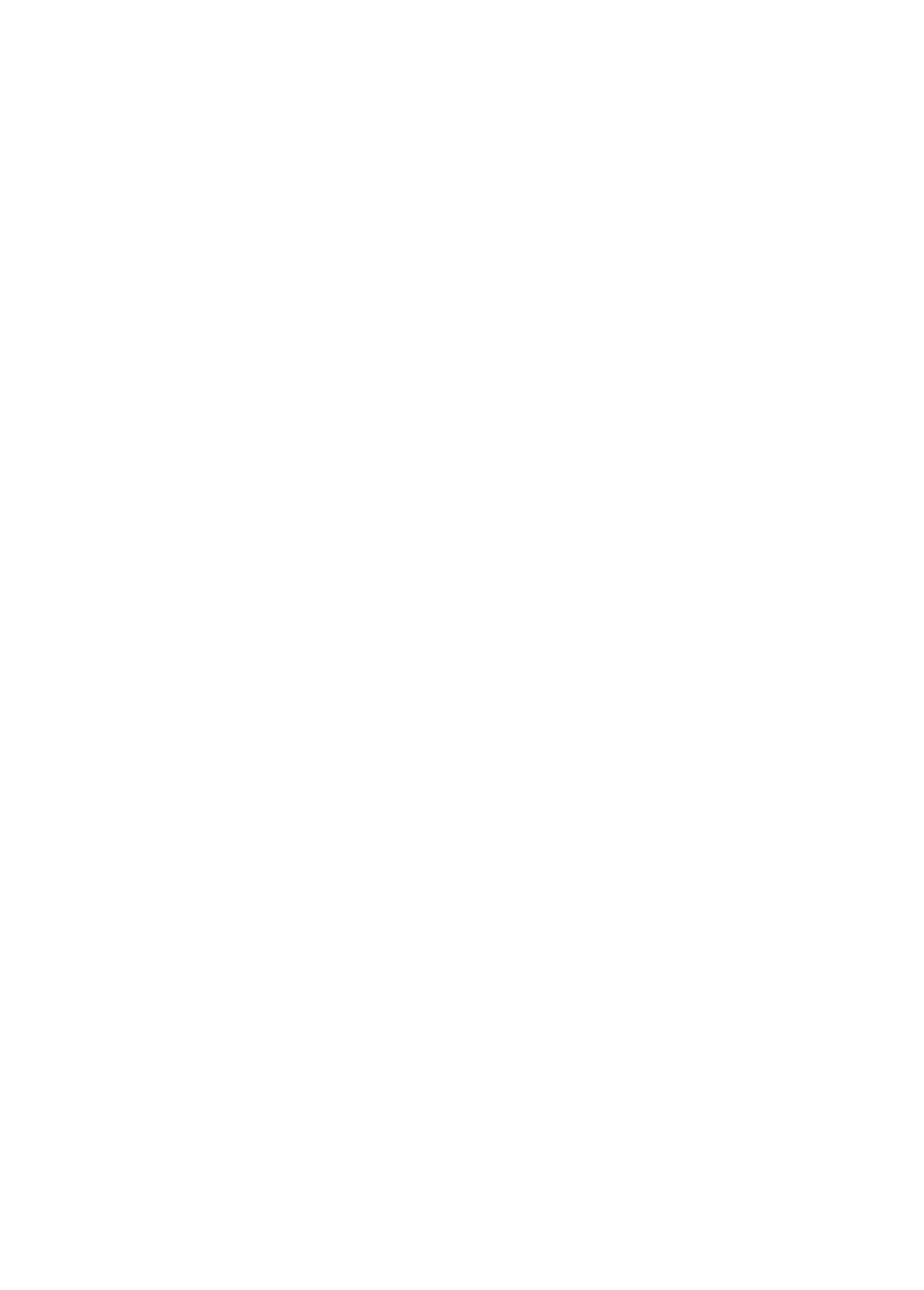# DAILY OFFICE LECTIONARY

*St. Andrew's Day Final Revision*

*(2018)*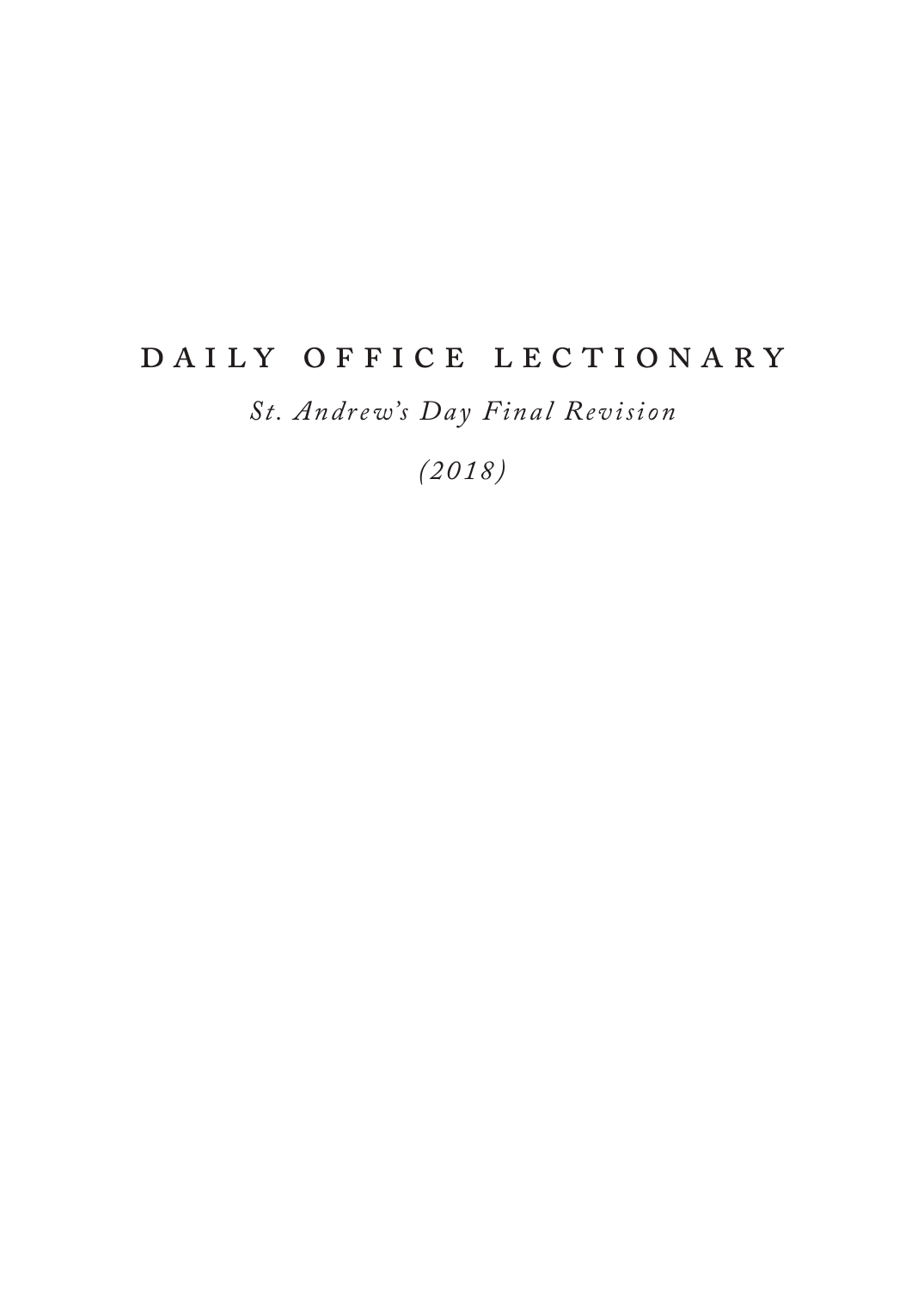# DAILY OFFICE LECTIONARY

#### use of psalms in the daily office

Recitation of the Psalms is central to daily worship throughout the Christian Tradition. Anglicanism at the time of the Reformation established that the entire Psalter should be read in the Daily Office every month. This one-month cycle is printed on the following page, and is indicated within the Psalter itself.

An alternate sixty-day cycle of shorter psalm readings is also printed alongside the readings in this lectionary. Proper psalms for the feasts of Epiphany, the Presentation, the Annunciation, the Transfiguration, All Saints, and Christmas have been included within the sixty-day psalm cycle.

For any day, the psalms appointed may be reduced in number according to local circumstance, provided that the entire Psalter is read regularly. If only one Office is prayed in a day, any of the psalms appointed for that day may be used.

The Gloria Patri may be said after each psalm, or at the conclusion of all the psalms of the Office. The manner of recitation of the psalms can be adapted to size of congregation and physical setting: responsive (between leader and people), antiphonal (alternating sides of the congregation), or in unison, and by whole or half verse. For purposes of reflective pause, halfverse recitation, or musical chant, the asterisk (\*) printed in each verse indicates the place where the verse divides.

Verse numbers correspond to the New Coverdale Psalter found in this book, which may differ from other translations.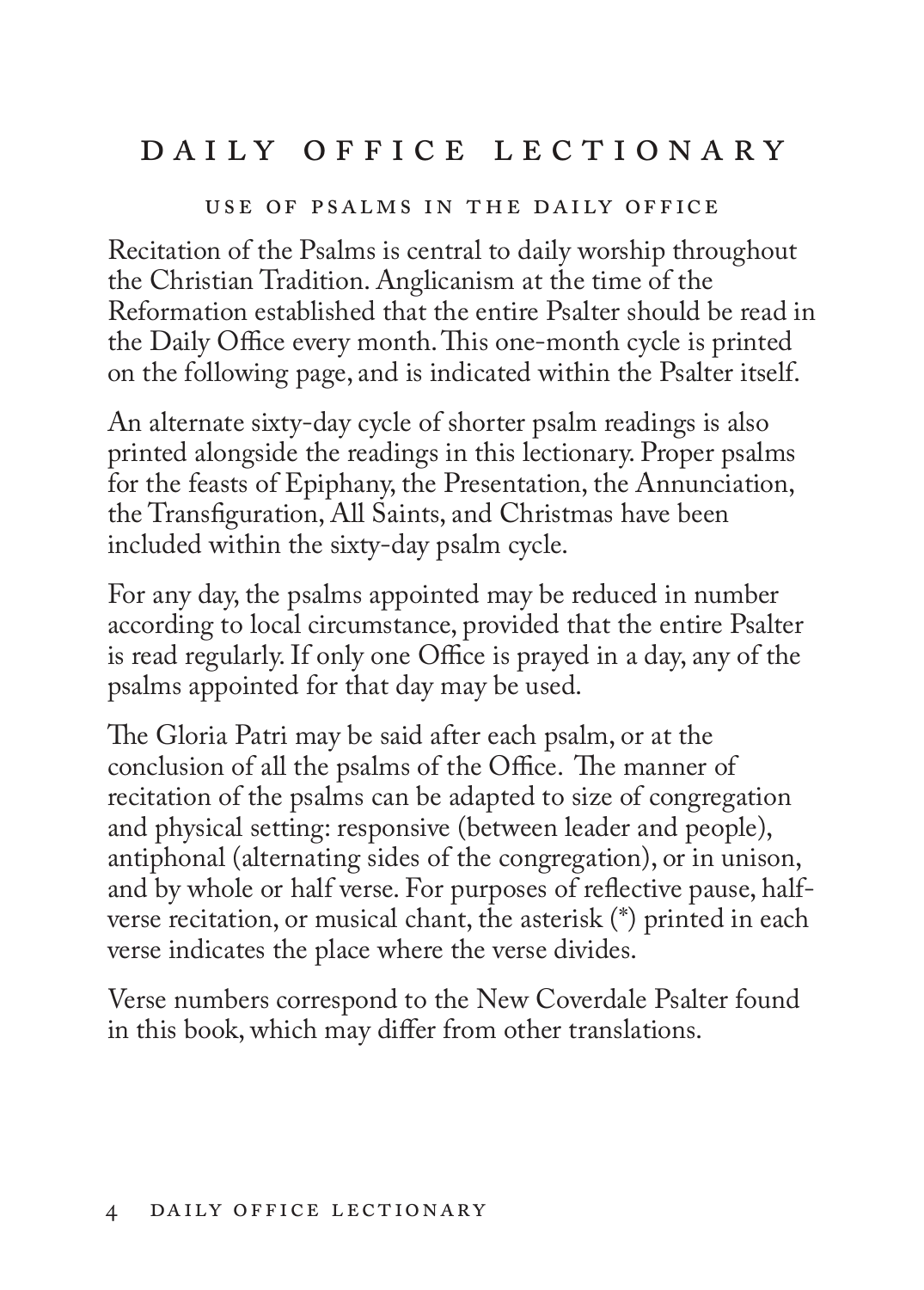| TRADITIONAL ONE-MONTH PSALM CYCLE |
|-----------------------------------|
|-----------------------------------|

| <b>DATE</b>             | <b>MORNING PRAYER</b><br><b>PSALMS</b> | <b>EVENING PRAYER</b><br><b>PSALMS</b> |
|-------------------------|----------------------------------------|----------------------------------------|
| 1                       | 1, 2, 3, 4, 5                          | 6, 7, 8                                |
| $\boldsymbol{2}$        | 9, 10, 11                              | 12, 13, 14                             |
| 3                       | 15, 16, 17                             | 18                                     |
| $\overline{\mathbf{4}}$ | 19, 20, 21                             | 22, 23                                 |
| 5                       | 24, 25, 26                             | 27, 28, 29                             |
| 6                       | 30, 31                                 | 32, 33, 34                             |
| $\overline{7}$          | 35,36                                  | 37                                     |
| 8                       | 38, 39, 40                             | 41, 42, 43                             |
| 9                       | 44, 45, 46                             | 47, 48, 49                             |
| 10                      | 50, 51, 52                             | 53, 54, 55                             |
| 11                      | 56, 57, 58                             | 59,60,61                               |
| 12                      | 62, 63, 64                             | 65, 66, 67                             |
| 13                      | 68                                     | 69,70                                  |
| 14                      | 71,72                                  | 73,74                                  |
| 15                      | 75, 76, 77                             | 78                                     |
| 16                      | 79, 80, 81                             | 82, 83, 84, 85                         |
| 17                      | 86, 87, 88                             | 89                                     |
| 18                      | 90, 91, 92                             | 93, 94                                 |
| 19                      | 95, 96, 97                             | 98, 99, 100, 101                       |
| 20                      | 102, 103                               | 104                                    |
| 21                      | IO <sub>5</sub>                        | 106                                    |
| 22                      | IO7                                    | 108, 109                               |
| 23                      | 110, 111, 112, 113                     | 114, 115                               |
| 24                      | 116, 117, 118                          | $119:1-32$                             |
| 25                      | 119:33-72                              | 119:73-104                             |
| 26                      | 119:105-144                            | 119:145-176                            |
| 27                      | 120, 121, 122, 123, 124, 125           | 126, 127, 128, 129, 130, 131           |
| 28                      | 132, 133, 134, 135                     | 136, 137, 138                          |
| 29                      | 139, 140                               | 141, 142, 143                          |
| 30                      | 144, 145, 146                          | 147, 148, 149, 150                     |

*If there is a 31st day of the month, psalms are chosen from among the Songs of Ascents (120 to 134).*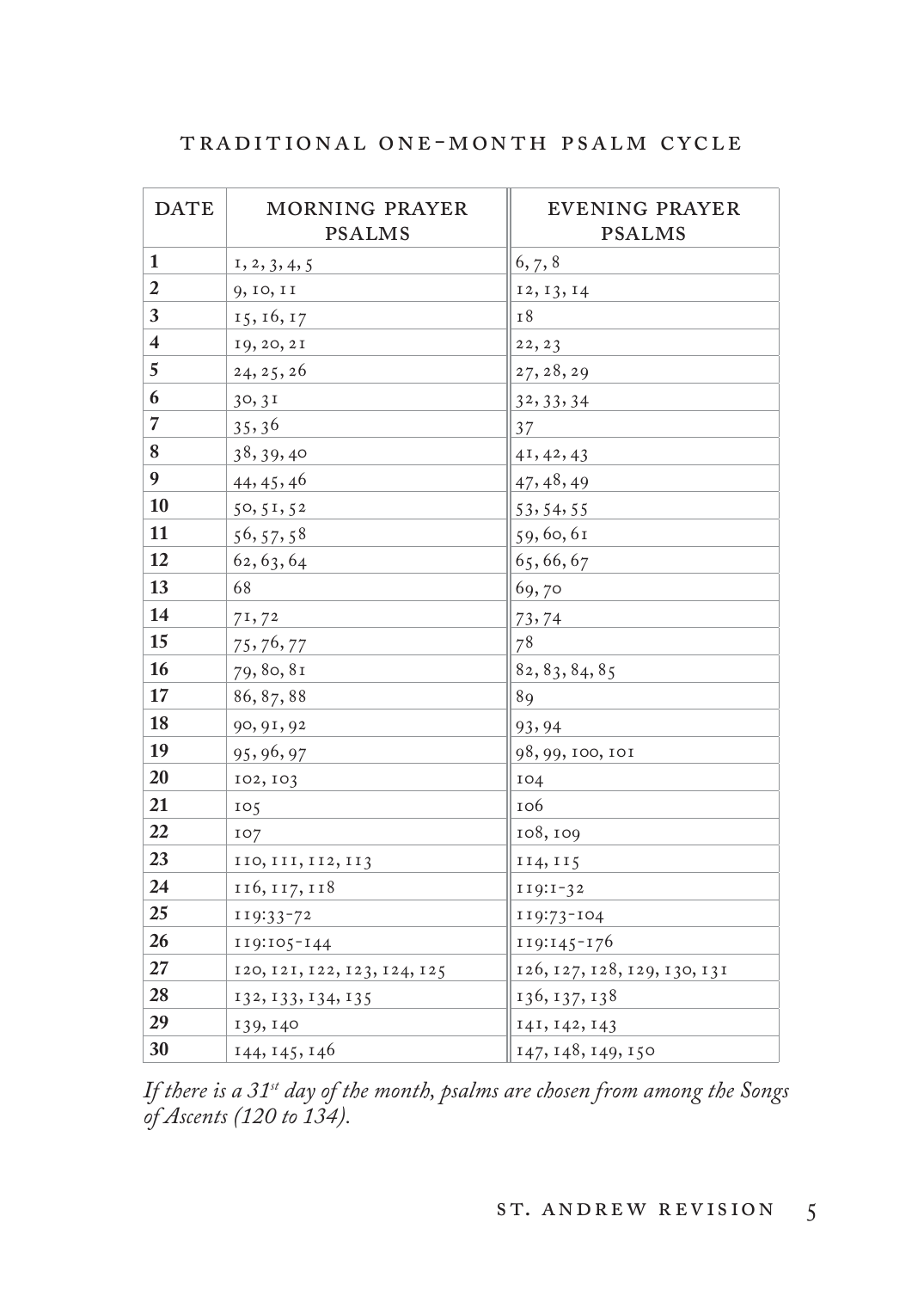#### annual cycle of lessons appointed

The principle adopted at the Reformation was that "the whole of Holy Scripture (or the greatest part thereof )" should be read each year. This cycle of lessons is based on that principle.

The first lesson is normally taken from the Old Testament or the Apocrypha. The Old Testament is read in its entirety once each year (with the exception of a few passages in Leviticus, Numbers, Joshua, Judges, Ezra, Nehemiah, Ezekiel, and the majority of Chronicles). These readings may be shortened if necessary, as long as the plain sense of the text is not lost. The dagger symbol (†) indicates a way to abbreviate a longer chapter if desired. The Gospels and Acts are read in their entirety twice each year, at Morning Prayer during the first part of the year, at Evening Prayer during the second part of the year. The Epistles are read twice each year in the opposite pattern, except for the Revelation to John, which is read only once, during the Advent season. Less of the Apocrypha has been included than in the 1662 Book of Common Prayer; however, select passages have been retained, in keeping with the classic Anglican principle that "the Church doth read [these books] for example of life and instruction of manners; but yet doth it not apply them to establish any doctrine" (Article VI of the Thirty-Nine Articles).

In general, readings move continuously through books of the Bible, interrupted only by Holy Days. For most Holy Days a single proper lesson is included, usually in Morning Prayer. For major feasts of our Lord, two proper lessons are included. The Holy Days connected to the date of Easter (Ash Wednesday, Maundy Thursday, Good Friday, Holy Saturday, Easter Day, Ascension, and Pentecost) have a variable calendar date year to year. Proper readings for these days are provided in additional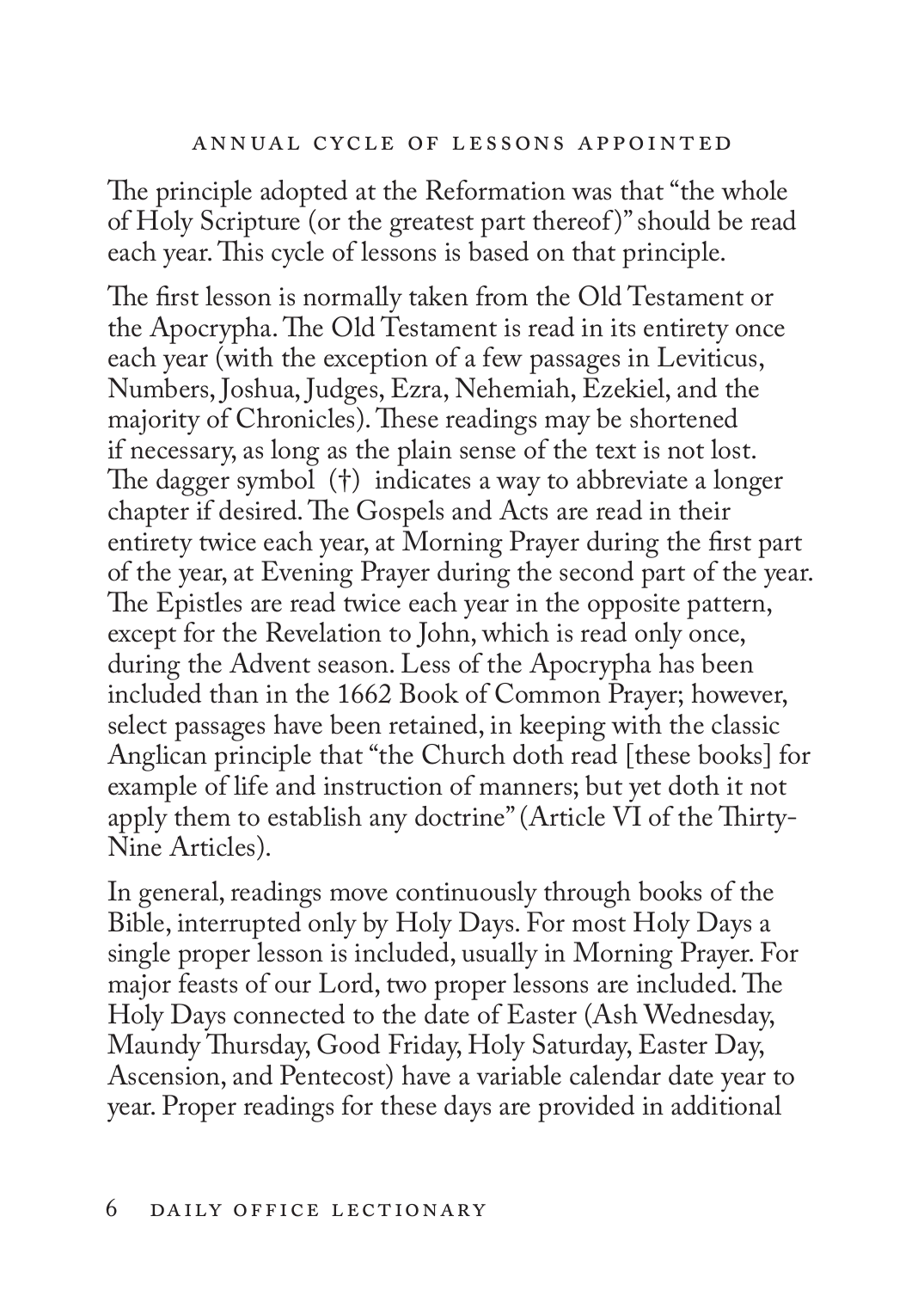tables in the midst of the lectionary, and are indicated at the earliest possible date with a double dagger (‡).

If Morning Prayer is the principal liturgy on a Sunday, the psalms and lessons appointed for the day should be replaced with the psalm and two of the lessons from the sunday, HOLY DAY AND COMMEMORATION LECTIONARY. On other Holy Days, the psalm and lessons from the sunday, HOLY DAY AND commemoration lectionary may be used, if those lessons are not to be used at a celebration of the Eucharist on that day.

When a Lesson begins with a pronoun, the reader should substitute the appropriate noun.

Readings from the Apocrypha are in italics. It is appropriate to conclude readings from the Apocrypha with "Here ends the Reading." Should an alternate reading be desired to replace the Apocrypha, the reading appointed as the first lesson of the other office for that day may be divided between the two offices.

This Daily Office Lectionary may be adapted for use in a twoyear cycle (indicated by I and II in the monthly headings) by reading only the two lessons appointed for Morning Prayer in odd-numbered years (e.g., 2019) and the two lessons appointed for Evening Prayer in even-numbered years (e.g., 2020). The two lessons each day may be divided across the two offices. In this way, the New Testament will be read through once each year, and the Old Testament will be read through in two years.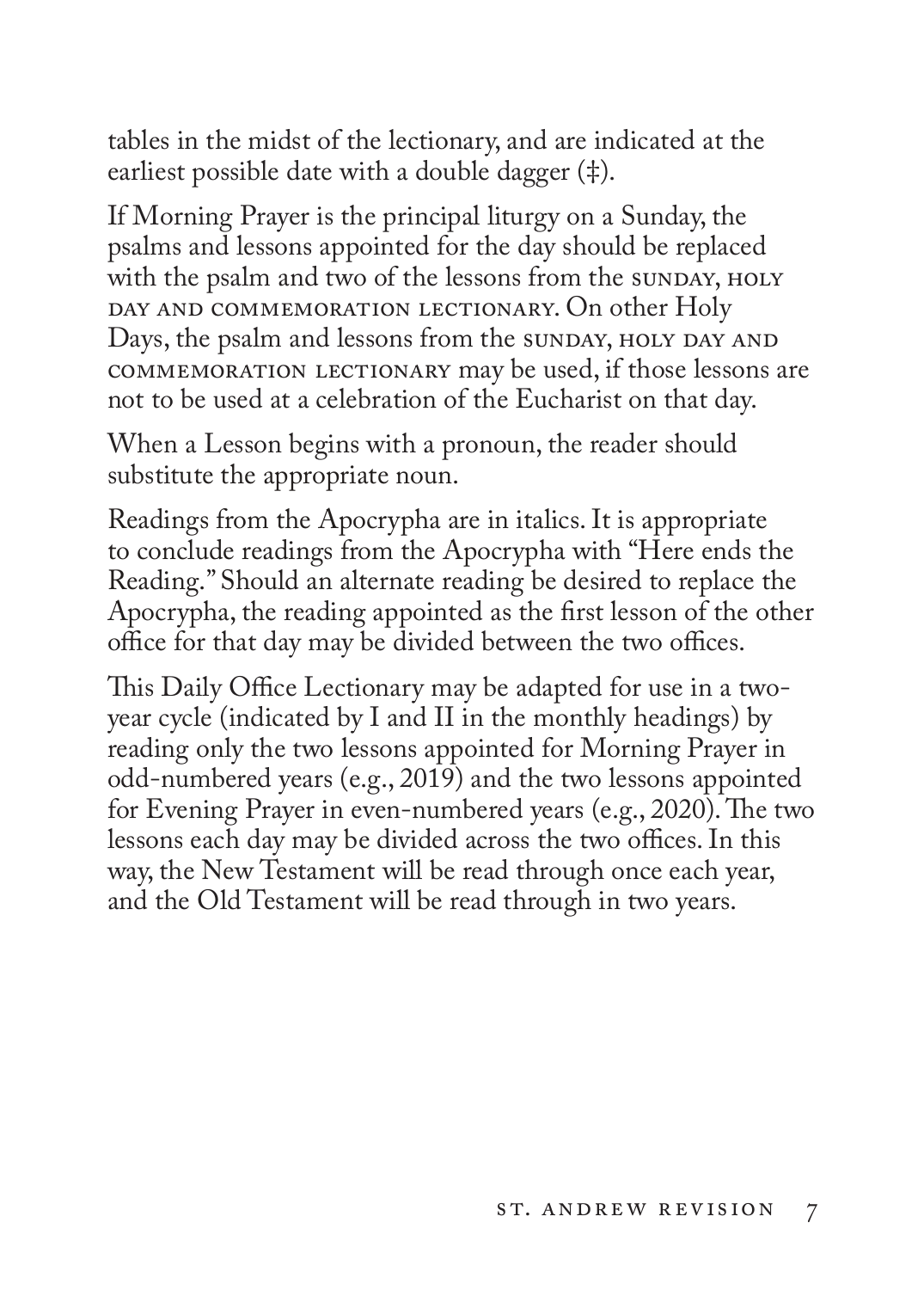# $\rm JANUARY$  (I)

|                         | MORNING PRAYER                                    |                                   | 60 DAY         |
|-------------------------|---------------------------------------------------|-----------------------------------|----------------|
| <b>DATE</b>             | FIRST LESSON                                      | SECOND LESSON                     | PSALTER-MP     |
| 1 Holy Name             | Gen I                                             | John $1:1-28$                     | I, 2           |
| $\overline{2}$          | Gen 2                                             | John 1:29-end                     | 5, 6           |
| $\mathbf{3}$            | Gen 3                                             | John 2                            | 9              |
| $\overline{\mathbf{4}}$ | Gen 4                                             | John $3:1-21$                     | 8, 11          |
| $\sqrt{5}$              | Gen $\varsigma$                                   | John 3:22-end                     | 12, 13, 14     |
| 6 Epiphany              | Gen 6                                             | Matt $2:1-12$                     | 96, 97         |
| $\overline{7}$          | Gen 7                                             | John 4:1-26                       | $I8:1-20V$     |
| $\bf 8$                 | Gen 8                                             | John 4:27-end                     | 19             |
| 9                       | Gen 9                                             | John 5:1-24                       | $2\,2$         |
| 10                      | $\dagger$ 1-9,15-22,30-32 John 5:25-end<br>Gen 10 |                                   | 25             |
| 11                      | Gen 11<br>† 1-9,27-32 John 6:1-21                 |                                   | 26, 28         |
| <b>12</b>               | Gen 12                                            | John 6:22-40                      | 29,30          |
| 13                      | Gen 13                                            | John $6:41$ -end                  | 34             |
| 14                      | Gen 14                                            | John 7:1-24                       | 32,36          |
| 15                      | Gen 15                                            | John 7:25-52                      | $37:1 - 18^v$  |
| 16                      | Gen 16                                            | John 7:53-8:30                    | $40^{\circ}$   |
| 17                      | Gen 17                                            | John 8:31-end                     | 42, 43         |
| 18 Conf. Peter          | Gen 18                                            | Matt 16:13-20                     | 45             |
| <b>19</b>               | Gen 19                                            | $\dagger$ 1-29 John 9             | 47,48          |
| 20                      | Gen 20                                            | John 10:1-21                      | 50             |
| 21                      | Gen 21                                            | $\dagger$ 1-21 John 10:22-end     | 52, 53, 54     |
| 22                      | Gen 22                                            | John 11:1-44                      | 56, 57         |
| 23                      | Gen 23                                            | John 11:45-end                    | 59             |
| 24                      | Gen 24                                            | $\dagger$ 1-28,53-58 John 12:1-19 | 61,62          |
| 25 Conv. Paul           | Acts 9:1-22                                       | John 12:20-end                    | $68:1 - 18$    |
| 26                      | $\uparrow$ 7-11,19-34 John 13<br>Gen 25           |                                   | $69:1 - 18$    |
| 27                      | Gen 26                                            | $\dagger$ 1-25 John 14:1-14       | 66             |
| 28                      | † 1-13,18-36,39-40 John 14:15-end<br>Gen 27       |                                   | 7 <sup>I</sup> |
| 29                      | Gen 28                                            | John $15:1-17$                    | 74             |
| 30                      | Gen 29                                            | $\dagger$ 1-28 John 15:18-end     | 75,76          |
| 31                      | Gen 30                                            | $\dagger$ 1-2,22-43 John 16:1-15  | $78:1 - 18$    |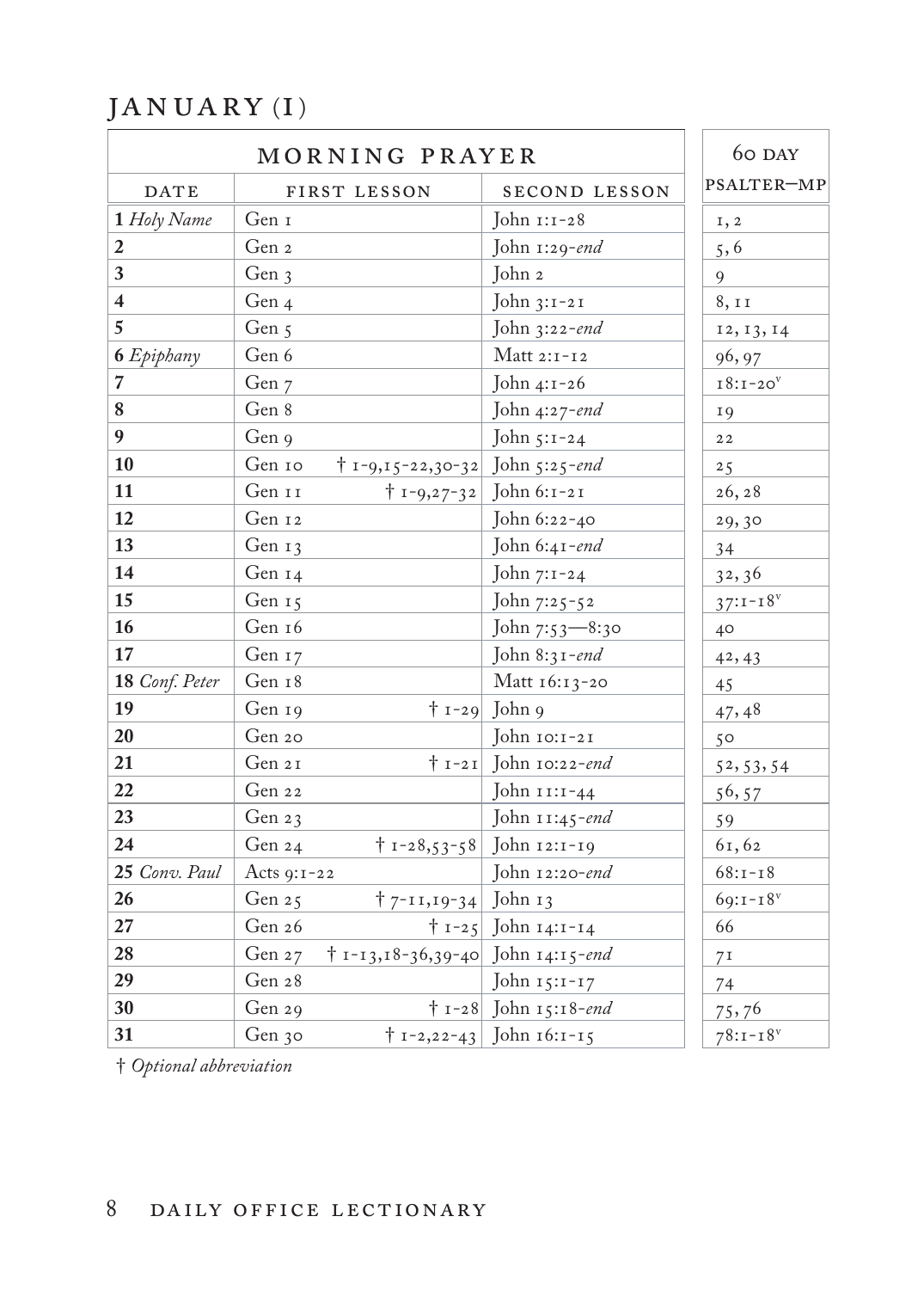## JANUARY (II)

| 60 DAY         |                         | EVENING PRAYER                                             |                               |
|----------------|-------------------------|------------------------------------------------------------|-------------------------------|
| PSALTER-EP     | <b>DATE</b>             | FIRST LESSON                                               | SECOND LESSON                 |
| 3, 4           | 1 Holy Name             | Gal I                                                      | Luke 2:8-21                   |
| $\overline{7}$ | $\overline{2}$          | Jer <sub>1</sub>                                           | Gal 2                         |
| IO             | 3                       | $\dagger$ 1-22 Gal 3<br>$\mathop{\mathrm{Ier}}\nolimits 2$ |                               |
| 15, 16         | $\overline{\mathbf{4}}$ | $\text{Jer }$                                              | Gal $_4$                      |
| 17             | 5                       | Jer $4$                                                    | Gal 5                         |
| 67,72          | 6 Epiphany              | Jer <sub>5</sub>                                           | John 2:1-12                   |
| $18:21-50$     | $\overline{7}$          | Jer <sub>6</sub>                                           | Gal 6                         |
| 20, 2I         | 8                       | Jer 7                                                      | $\dagger$ 1-28,34 I Thess 1   |
| 23, 24         | $\boldsymbol{9}$        | Jer 8                                                      | I Thess 2:1-16                |
| 27             | 10                      | $\mathop{\text{Ter}}\nolimits$ 9                           | I Thess $2:17 - 3$ end        |
| 3 <sup>T</sup> | 11                      | Jer 10                                                     | I Thess 4:1-12                |
| 33             | 12                      | Jer 11                                                     | I Thess 4:13-5:11             |
| 35             | 13                      | Jer <sub>12</sub>                                          | I Thess $5:12$ -end           |
| 38             | 14                      | $\text{Jer } \tau$                                         | $\rm{_{2}}$ Thess $\rm{_{I}}$ |
| $37:19-42^v$   | 15                      | Jer $14$                                                   | 2 Thess 2                     |
| 39,41          | 16                      | Jer <sub>15</sub>                                          | 2 Thess 3                     |
| 44             | 17                      | Jer 16                                                     | I Cor 1:1-25                  |
| 46             | 18 Conf. Peter          | Jer <sub>17</sub>                                          | I Cor 1:26-2 end              |
| 49             | 19                      | Jer <sub>18</sub>                                          | $I$ Cor $3$                   |
| 5 <sup>T</sup> | 20                      | $\text{er }$ 19                                            | I Cor 4:1-17                  |
| 55             | 21                      | Jer 20                                                     | I Cor 4:18-5 end              |
| 58,60          | 22                      | Jer 21                                                     | I Cor 6                       |
| 63,64          | 23                      | Jer 22                                                     | I Cor 7                       |
| 65,67          | 24                      | $† 1 - 9, 16 - 18, 21 - 40$<br>Jer $23$                    | I Cor 8                       |
| $68:19-36$     | 25 Conv. Paul           | Jer $24$                                                   | I Cor 9                       |
| 69:19-38       | 26                      | $+ 1 - 19,26 - 31$ I Cor 10<br>Jer $25$                    |                               |
| 70, 72         | 27                      | $\text{Jer } 26$                                           | I Cor II                      |
| 73             | 28                      | Jer $27$                                                   | 1 Cor 12                      |
| 77             | 29                      | $\text{er } 28$                                            | 1 Cor 13                      |
| 79,82          | 30                      | Jer <sub>29</sub><br>$† 1 - 14, 24 - 32$                   | 1 Cor 14:1-19                 |
| $78:19-40$     | 31                      | Jer 30                                                     | I Cor 14:20-end               |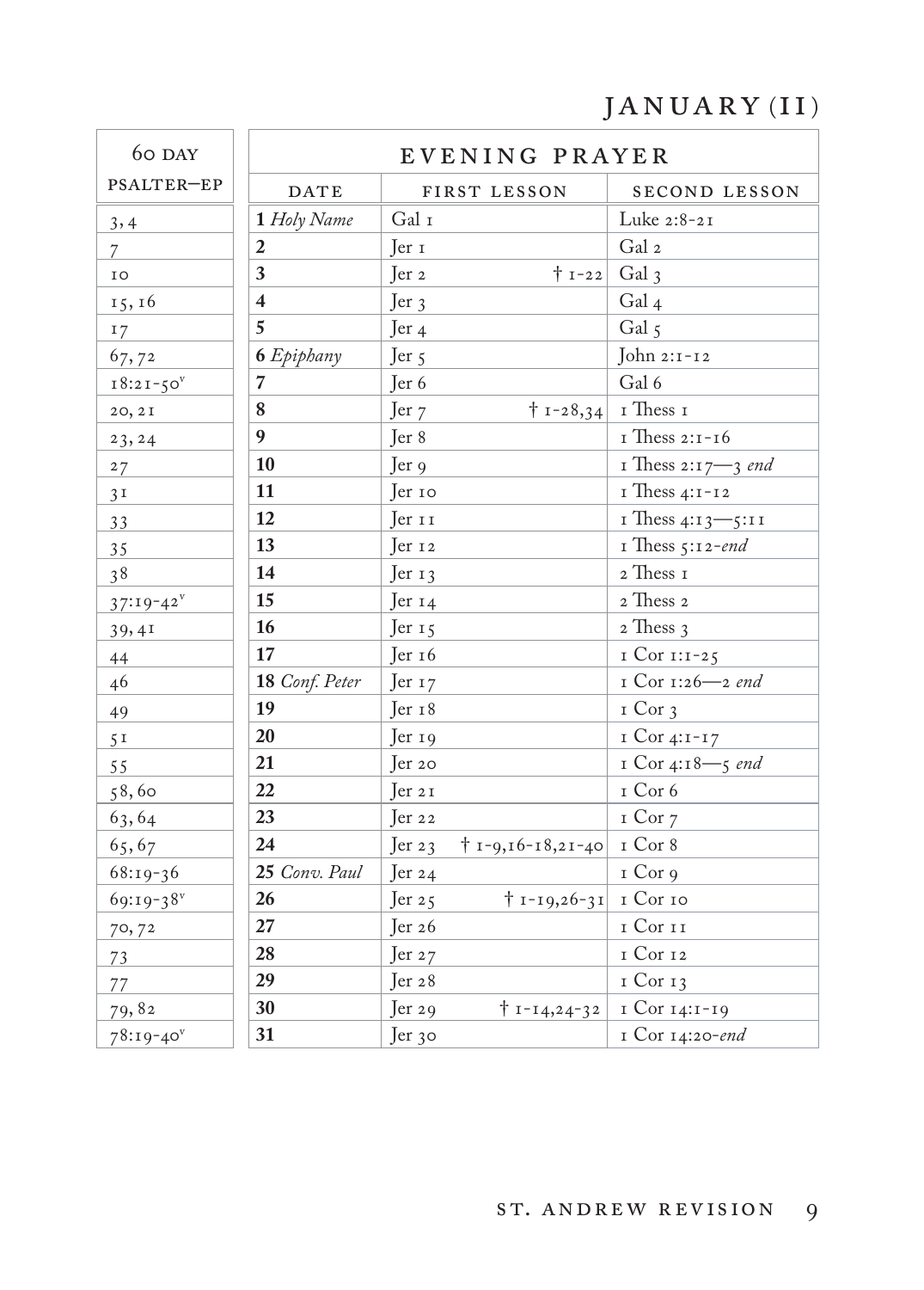#### FEBRUARY (I)

|                         |                   | MORNING PRAYER                   |                                    | 60 DAY       |
|-------------------------|-------------------|----------------------------------|------------------------------------|--------------|
| <b>DATE</b>             | FIRST LESSON      |                                  | SECOND LESSON                      | PSALTER-MP   |
|                         | Gen 31            |                                  | $\dagger$ 1-3,17-45 John 16:16-end | $78:41 - 73$ |
| 2 Presentation          | Gen 32            |                                  | $\dagger$ 1-13,21-32 Luke 2:22-40  | 24,81        |
| 3                       | Gen 33            |                                  | John 17                            | 83           |
| $\overline{\mathbf{4}}$ | Gen 34            |                                  | John 18:1-27                       | 86,87        |
| 5                       | Gen 35            |                                  | John 18:28-end                     | $89:1 - 18$  |
| 6                       | Gen 36            |                                  | $\dagger$ 1-8 John 19:1-37         | 90           |
| $\overline{7}$          | Gen 37            |                                  | $\dagger$ 3-8,12-36 John 19:38-end | 92, 93       |
| 8                       | Gen 38            |                                  | $\dagger$ 1-26 John 20             | 95,96        |
| 9                       | Gen 39            |                                  | John 21                            | 99, 100, 101 |
| 10                      | Gen 40            |                                  | Matt $1:1-17$                      | IO3          |
| 11                      | Gen 41            |                                  | $\dagger$ 1-15,25-40 Matt 1:18-end | $IO5:I-22V$  |
| 12                      | Gen 42            |                                  | $\dagger$ 1-28 Matt 2              | $106:1-18$   |
| 13                      | Gen 43            | $† 1-10,15-34$                   | Matt 3                             | $IO7: I-22$  |
| 14                      | Gen 44            | $\dagger$ 1-20,30-34 Matt 4      |                                    | 108,110      |
| 15                      | Gen $45$          |                                  | Matt 5:1-20                        | III, II2     |
| 16                      | Gen 46            |                                  | $\dagger$ 1-7,28-34 Matt 5:21-48   | II5          |
| 17                      | Gen $47$          | $\dagger$ 1-15,23-31 Matt 6:1-18 |                                    | $119:1-24$   |
| 18                      | Gen 48            |                                  | Matt 6:19-end                      | 119:49-72    |
| 19                      | Gen 49            |                                  | Matt 7                             | 119:89-104   |
| 20                      | Gen 50            |                                  | Matt 8:1-17                        | 119:129-152  |
| 21                      | Exod 1            |                                  | Matt 8:18-end                      | 118          |
| 22                      | Exod <sub>2</sub> |                                  | Matt 9:1-17                        | 122, 123     |
| 23                      | Exod 3            |                                  | Matt 9:18-34                       | 127, 128     |
| 24 Matthias             | Acts $1:15-26$    |                                  | Matt 9:35—10:23                    | 132, 133     |
| 25                      | Exod 4            |                                  | Matt 10:24-end                     | I 36         |
| 26                      | Exod <sub>5</sub> |                                  | Matt 11                            | 139          |
| 27                      | Exod 6            |                                  | $\dagger$ 1-13 Matt 12:1-21        | 140          |
| 28                      | Exod 7            |                                  | Matt $12:22$ -end                  | 144          |

*If the year is a leap year, the following lessons are appointed for February 29th:*

2 Kings 2 **Luke 24:44-53** 90

† *Optional abbreviation* 

‡ *Ash Wednesday falls between February 4th and March 10th. See page ### and ### to determine its date in a given year. The readings are:*

|                | Psalms First Lesson   Second Lesson   Psalms   First Lesson   Second Lesson |  |  |
|----------------|-----------------------------------------------------------------------------|--|--|
| $\frac{1}{38}$ | Isa 58:1-12   Luke 18:9-14     6, 32   Jonah 3:6-10   1 Cor 9:24-27         |  |  |

‡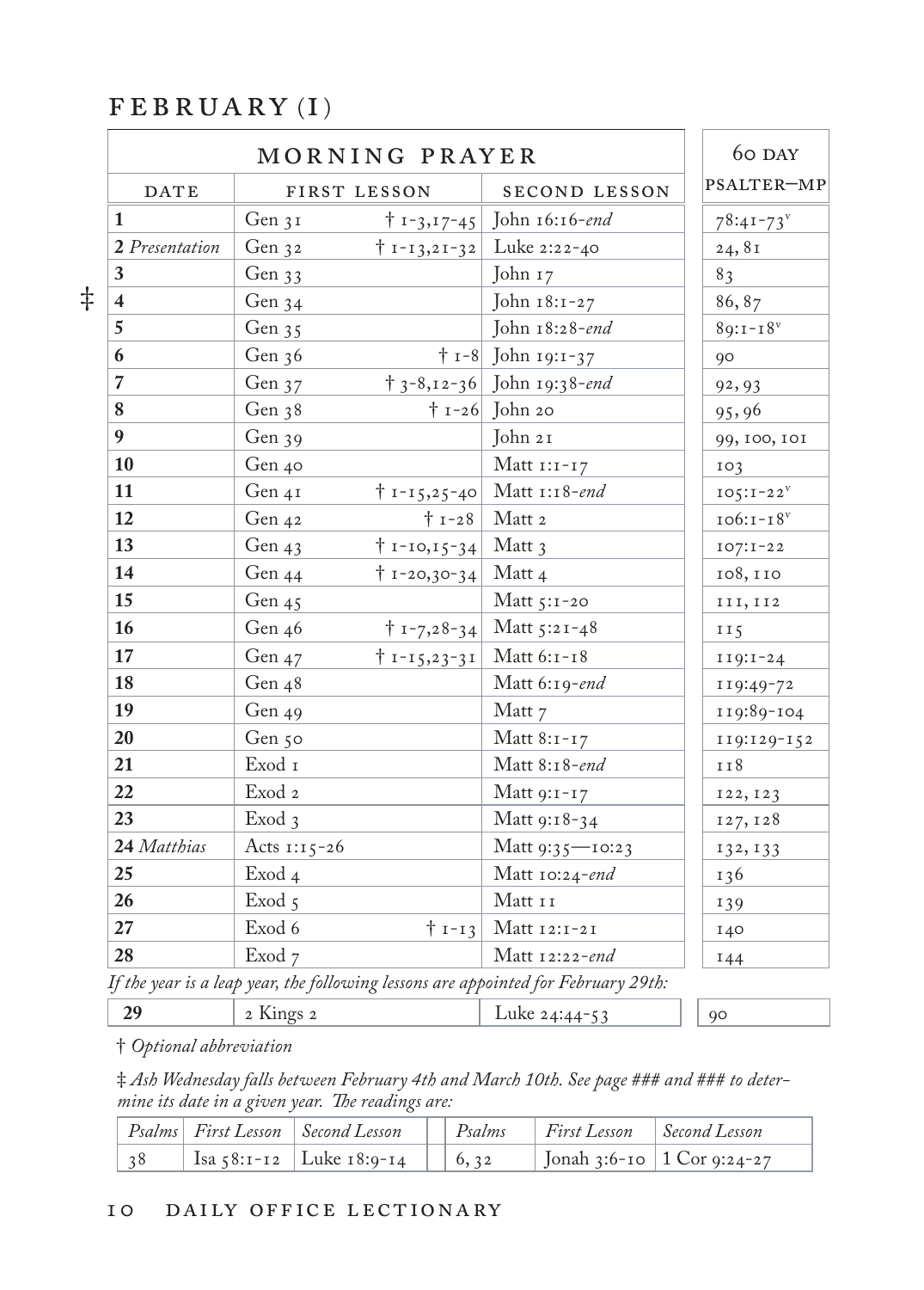# $FEBRUARY (II)$

| 60 DAY                  | EVENING PRAYER          |                                                 |                                      |
|-------------------------|-------------------------|-------------------------------------------------|--------------------------------------|
| PSALTER-EP              | <b>DATE</b>             | FIRST LESSON                                    | SECOND LESSON                        |
| 80                      | $\mathbf{1}$            | Jer 31                                          | $\uparrow$ 1-17,27-37 1 Cor 15:1-34  |
| 84                      | 2 Presentation          | $\text{Jer }$ 32                                | $\dagger$ 1-15,36-44 1 Cor 15:35-end |
| 85                      | 3                       | Jer $33$                                        | 1 Cor 16                             |
| 88                      | $\overline{\mathbf{4}}$ | Jer $34$                                        | 2 Cor 1:1-2:11                       |
| $89:19-52$ <sup>v</sup> | 5                       | Jer $35$                                        | 2 Cor 2:12-3 end                     |
| 91                      | 6                       | $\dagger$ 1-10,19-32 2 Cor 4<br>Jer 36          |                                      |
| 94                      | $\overline{7}$          | Jer 37                                          | $2$ Cor $5$                          |
| 97,98                   | 8                       | Jer <sub>38</sub>                               | 2 Cor 6                              |
| IO2                     | $\boldsymbol{9}$        | $\text{Jer }$ 39                                | $2$ Cor $7$                          |
| IO4                     | 10                      | $\text{er }$ 40                                 | 2 Cor 8                              |
| $105:23-45$             | 11                      | $\text{er } 4I$                                 | $2$ Cor 9                            |
| $106:19-48$             | 12                      | Jer $42$                                        | 2 Cor 10                             |
| $107:23-43$             | 13                      | Jer $43$                                        | 2 Cor 11                             |
| 109                     | 14                      | Jer $44$                                        | $+ 1 - 19,24 - 30$ 2 Cor 12:1-13     |
| 113, 114                | 15                      | Jer <sub>45</sub>                               | 2 Cor 12:14-13 end                   |
| 116, 117                | 16                      | Jer 46                                          | Rom 1                                |
| $119:25-48$             | 17                      | Jer <sub>47</sub>                               | Rom <sub>2</sub>                     |
| 119:73-88               | 18                      | $\dagger$ 1-20,40-47 Rom 3<br>Jer <sub>48</sub> |                                      |
| $119:105 - 128$         | 19                      | $\dagger$ 1-13,23-39 Rom 4<br>Jer 49            |                                      |
| $119:153-176$           | 20                      | $\dagger$ 1-20,33-40 Rom 5<br>Jer 50            |                                      |
| 120, 121                | 21                      | $\dagger$ 6-10,45-64 Rom 6<br>Jer 5 1           |                                      |
| 124, 125, 126           | 22                      | Jer 52<br>$\dagger$ 1-27,31-34 Rom 7            |                                      |
| 129, 130, 131           | 23                      | Baruch 4                                        | $\uparrow$ 5-13,21-37 Rom 8:1-17     |
| 134, 135                | 24 Matthias             | Baruch 5                                        | Rom 8:18-end                         |
| 137, 138                | 25                      | Lam 1<br>$† 1 - 12, 17 - 22$                    | Rom 9                                |
| 141, 142                | 26                      | Lam <sub>2</sub>                                | $+1-18$ Rom 10                       |
| 143                     | 27                      | $\dagger$ 1-9,19-33,52-66 Rom 11<br>$Lam_3$     |                                      |
| 145                     | 28                      | Lam <sub>4</sub>                                | Rom 12                               |

**29 20 20 20 20 20 20 2 2** Pet 3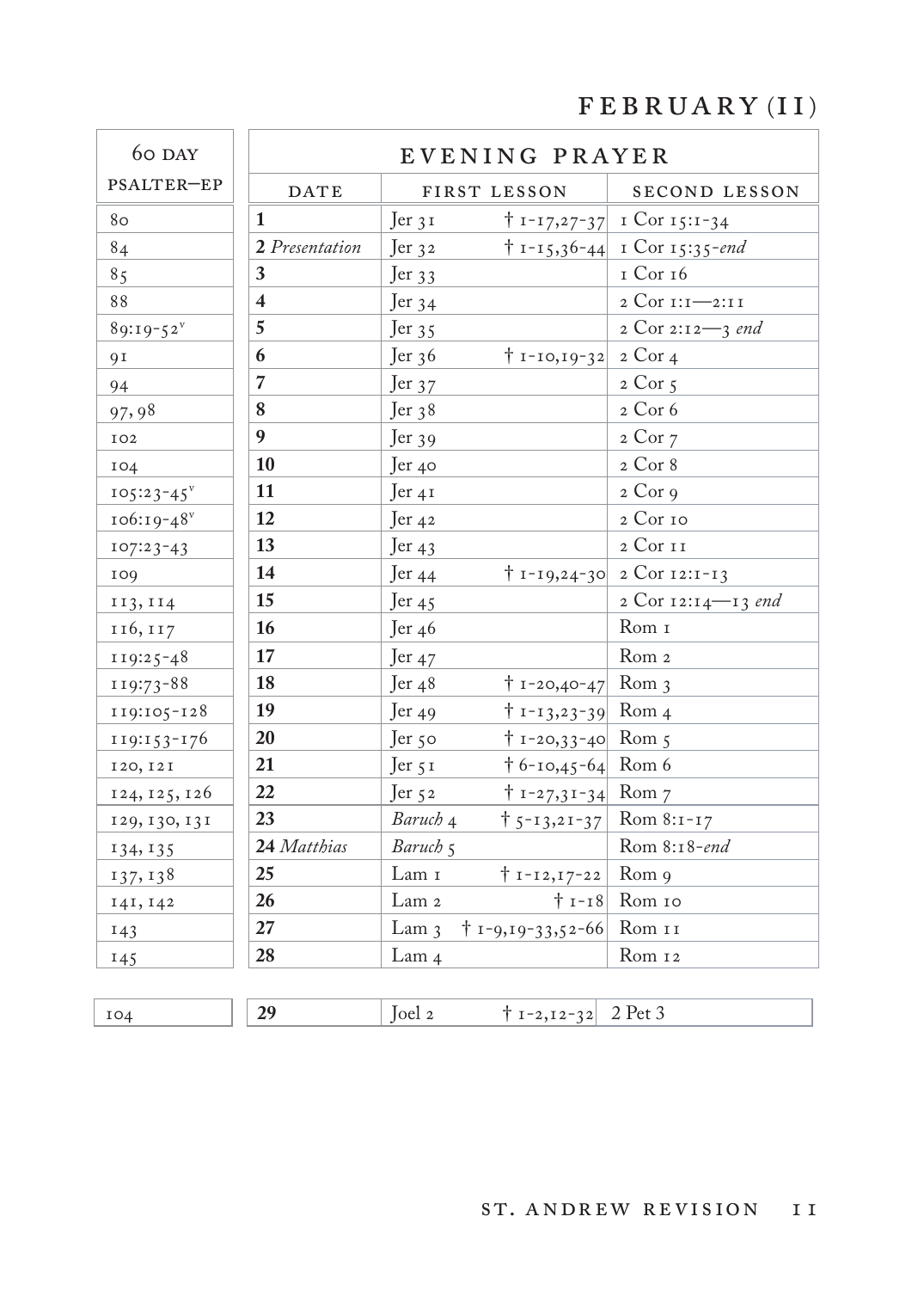#### $MARCH(I)$

|                |                    | MORNING PRAYER                                   |                                               | 60 DAY         |
|----------------|--------------------|--------------------------------------------------|-----------------------------------------------|----------------|
| <b>DATE</b>    |                    | FIRST LESSON                                     | SECOND LESSON                                 | PSALTER-MP     |
| $\vert$ 1      | Exod 8             |                                                  | Matt $13:1-23$                                | 146            |
| $\overline{2}$ | Exod 9             |                                                  | $\dagger$ 1-29,33-34 Matt 13:24-43            | 148            |
| 3              | Exod 10            |                                                  | Matt 13:44-end                                | 1, 2           |
| $\overline{4}$ | Exod 11            |                                                  | Matt 14                                       | 5, 6           |
| $\overline{5}$ | Exod 12            |                                                  | $\dagger$ 1-20,28-36 Matt 15:1-28             | 9              |
| 6              | Exod 13            |                                                  | Matt 15:29-16:12                              | 8,11           |
| $\overline{7}$ | Exod 14            |                                                  | $\dagger$ 5-31   Matt 16:13-end               | 12, 13, 14     |
| 8              | Exod 15            |                                                  | Matt $17:1-23$                                | $I8:1-20$      |
| 9              | Exod 16            |                                                  | $\dagger$ 1-7,11-33 Matt 17:24-18:14          | 19             |
| 10             | Exod 17            |                                                  | Matt $18:15$ -end                             | $2\,2$         |
| 11             | Exod 18            |                                                  | Matt $19:1-15$                                | 25             |
| 12             | Exod 19            |                                                  | Matt 19:16-20:16                              | 26, 28         |
| 13             | Exod 20            |                                                  | Matt 20:17-end                                | 29,30          |
| 14             | Exod 21            |                                                  | $\dagger$ 1-19,22-29 Matt 21:1-22             | 34             |
| 15             | Exod 22            |                                                  | Matt 21:23-end                                | 32,36          |
| 16             | Exod $23$          |                                                  | $\dagger$ 1-13,18-30 Matt 22:1-33             | $37:1 - 18$    |
| 17             | Exod 24            |                                                  | Matt 22:34-23:12                              | 40             |
| 18             | Exod $25$          |                                                  | $\dagger$ 1-23,31-40 Matt 23:13-end           | 42, 43         |
| 19 Joseph      |                    | Exod 26 $\uparrow$ 1-10,15-16,29-37 Matt 24:1-28 |                                               | 45             |
| 20             | Exod 27            |                                                  | Matt $24:29$ -end                             | 47,48          |
| 21             | Exod 28            | $\dagger$ 1-6,15-21, 29-43 Matt 25:1-30          |                                               | 50             |
| 22             | Exod 29            |                                                  | $\dagger$ 1-18,35-46 Matt 25:31-end           | 52, 53, 54     |
| 23             | Exod 30            |                                                  | $\dagger$ 1-3,7-33 Matt 26:1-30               | 56,57          |
| 24             | Exod 31            |                                                  | Matt 26:31-56                                 | 59             |
| $25$ Annun.    | Exod 32            |                                                  | $\dagger$ 1-29 Luke 1:26-38                   | 113, 138       |
| 26             | Exod <sub>33</sub> |                                                  | Matt 26:57-end                                | 61,62          |
| 27             | Exod <sub>34</sub> |                                                  | $\dagger$ 1-17,27-35 Matt 27:1-26             | $68:1 - 18$    |
| 28             | Exod <sub>35</sub> |                                                  | $\dagger$ 1-10,20-35 Matt 27:27-56            | $69:1 - 18$    |
| 29             |                    |                                                  | Exod 36 + 1-10,18-20, 31-38 Matt 27:57-28 end | 66             |
| 30             | Exod <sub>37</sub> |                                                  | $\dagger$ 1-11,16-29 Mark 1:1-13              | 7 <sup>I</sup> |
| 31             | Exod <sub>38</sub> |                                                  | $\dagger$ 1-23 Mark 1:14-31                   | 74             |

† *Optional abbreviation* 

‡

‡ *See page ### for proper lessons for the Triduum*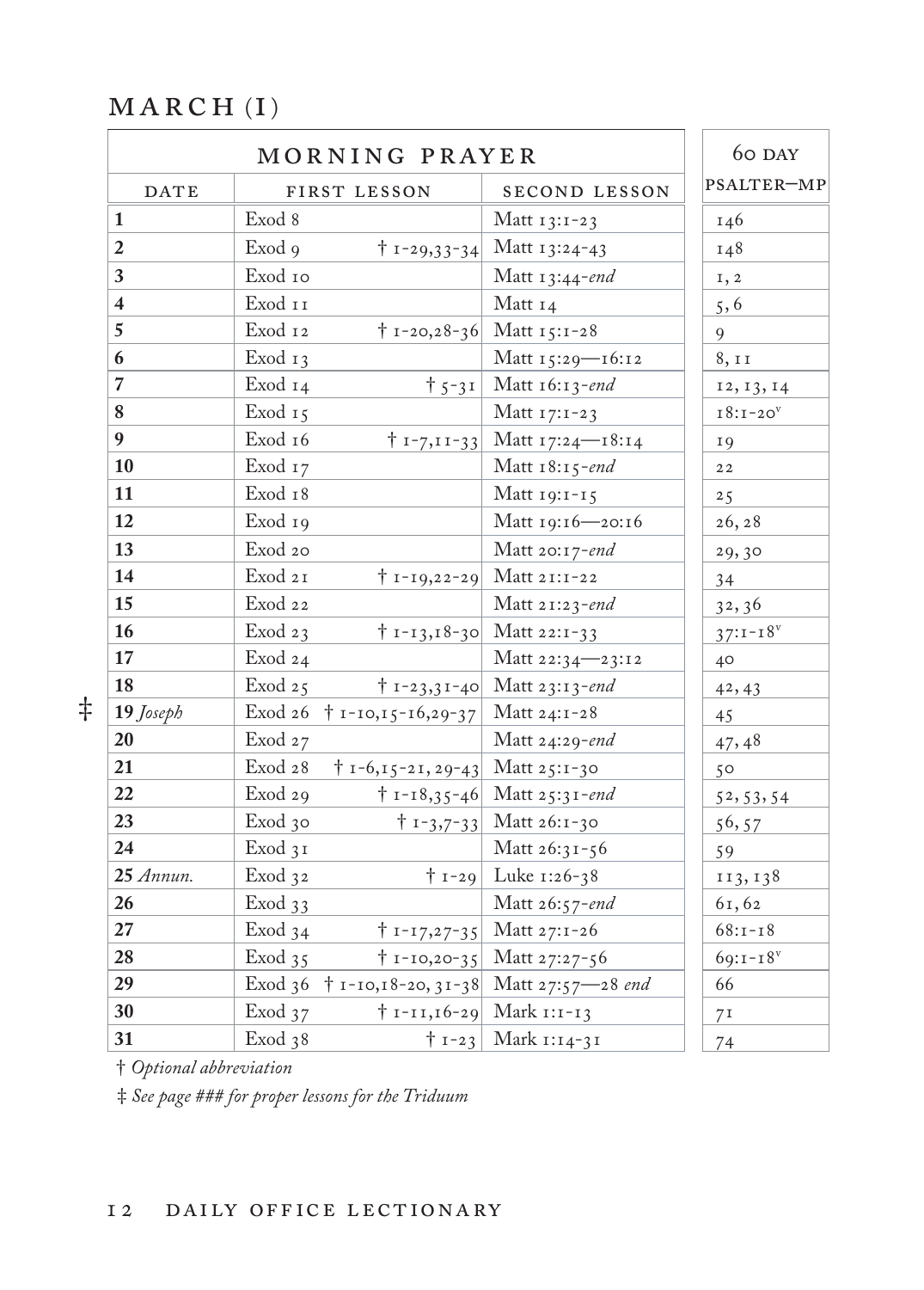## $MARCH (II)$

| 60 DAY                  |                         |             | EVENING PRAYER               |                            |
|-------------------------|-------------------------|-------------|------------------------------|----------------------------|
| PSALTER-EP              |                         | <b>DATE</b> | FIRST LESSON                 | SECOND LESSON              |
| 147                     | $\mathbf{1}$            |             | Lam $\zeta$                  | Rom $13$                   |
| 149, 150                | $\overline{2}$          |             | Prov $\scriptstyle\rm I$     | Rom 14                     |
| 3,4                     | 3                       |             | Prov 2                       | Rom 15                     |
| $\overline{7}$          | $\overline{\mathbf{4}}$ |             | Prov $3$<br>$+1-27$          | Rom 16                     |
| IO                      | 5                       |             | Prov $4$                     | Phil $r: r-rr$             |
| 15, 16                  | 6                       |             | Prov $5$                     | Phil 1:12-end              |
| 17                      | $\overline{7}$          |             | Prov 6<br>$† 1 - 11,20 - 35$ | Phil 2:1-11                |
| $18:21-50^{\circ}$      | 8                       |             | Prov <sub>7</sub>            | Phil 2:12-end              |
| 20, 2I                  | $\boldsymbol{9}$        |             | Prov 8                       | Phil $_3$                  |
| 23, 24                  | 10                      |             | Prov 9                       | Phil $_4$                  |
| 27                      | 11                      |             | ${\rm Prov}$ 10              | Col 1:1-20                 |
| 3 <sup>T</sup>          | 12                      |             | Prov $\scriptstyle\rm I\,I$  | Col 1:21-2:7               |
| 33                      | 13                      |             | Prov <sub>12</sub>           | $Col 2:8-19$               |
| 35                      | 14                      |             | Prov $13$                    | Col 2:20-3:11              |
| 38                      | 15                      |             | Prov $14$                    | $Col_3:12-end$             |
| $37:19-42^v$            | 16                      |             | Prov $15$                    | Col <sub>4</sub>           |
| 39,41                   | 17                      |             | Prov $\scriptstyle\rm I6$    | Philemon                   |
| 44                      | 18                      |             | Prov <sub>17</sub>           | Eph $1:1-14$               |
| 46                      |                         | 19 Joseph   | Eph 1:15-end                 | Matt 1:18-26               |
| 49                      | 20                      |             | Prov <sub>18</sub>           | Eph 2:1-10                 |
| $5r$                    | 21                      |             | Prov <sub>19</sub>           | Eph 2:11-end               |
| 55                      | 22                      |             | Prov 20                      | Eph <sub>3</sub>           |
| 58,60                   | 23                      |             | Prov $_{2\,\rm I}$           | Eph $4:1-16$               |
| 63,64                   | 24                      |             | Prov $\rm _{2\,2}$           | Eph 4:17-end               |
| 131, 132                |                         | $25$ Annun. | Prov $23$                    | Eph $5:1-17$               |
| 65,67                   | 26                      |             | Prov 24                      | † 1-14, 23-34 Eph 5:18-end |
| $68:19-36$              | 27                      |             | Prov $25$                    | Eph $6:1-9$                |
| $69:19-38$ <sup>v</sup> | 28                      |             | Prov <sub>26</sub>           | Eph 6:10-end               |
| 70,72                   | 29                      |             | Prov 27                      | I Tim 1:1-17               |
| 73                      | 30                      |             | Prov <sub>28</sub>           | I Tim 1:18-2 end           |
| 77                      | 31                      |             | Prov 29                      | $I$ Tim $3$                |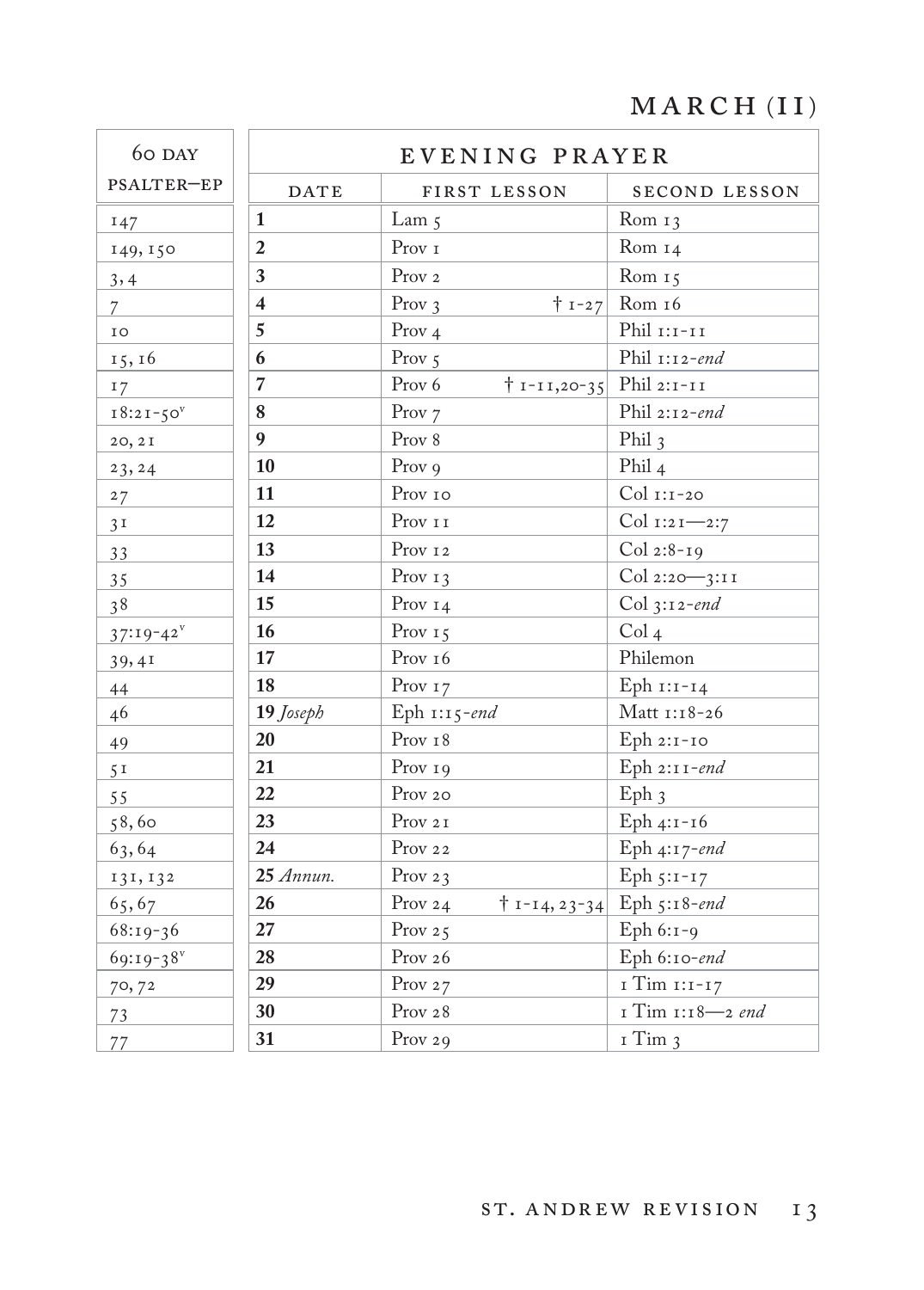#### proper lessons for THE TRIDUUM

Maundy Thursday falls between March 19th and April 22nd. See page ### and ### to determine its date in a given year. The readings for it, and the rest of the Triduum, are to replace those appointed for the Calendar date.

|                                  | Psalms     | First Lesson | Second Lesson  | Psalms        | First Lesson        | Second Lesson                 |
|----------------------------------|------------|--------------|----------------|---------------|---------------------|-------------------------------|
| <b>MAUNDY</b><br><b>THURSDAY</b> | 41         | Dan 9        | John $13:1-20$ | 142, 143      |                     | I Cor 10:1-22 John 13:21-38   |
| GOOD<br><b>FRIDAY</b>            | 40         | Lam 3:1-36   | John 18        | IO2           |                     | I Pet 2:11-25   Luke 23:18-49 |
| HOLY<br><b>SATURDAY</b>          | 88         | Lam 3:37-58  | Heb $4$        | 9I            | $\vert$ T Pet 4:1-8 | Luke $23:50-56$               |
| <b>EASTER</b><br>DAY             | <b>TT8</b> | Exod 15      | Acts 2:22-32   | III, II3, II4 | Rom 6               | Luke $24:13-43$               |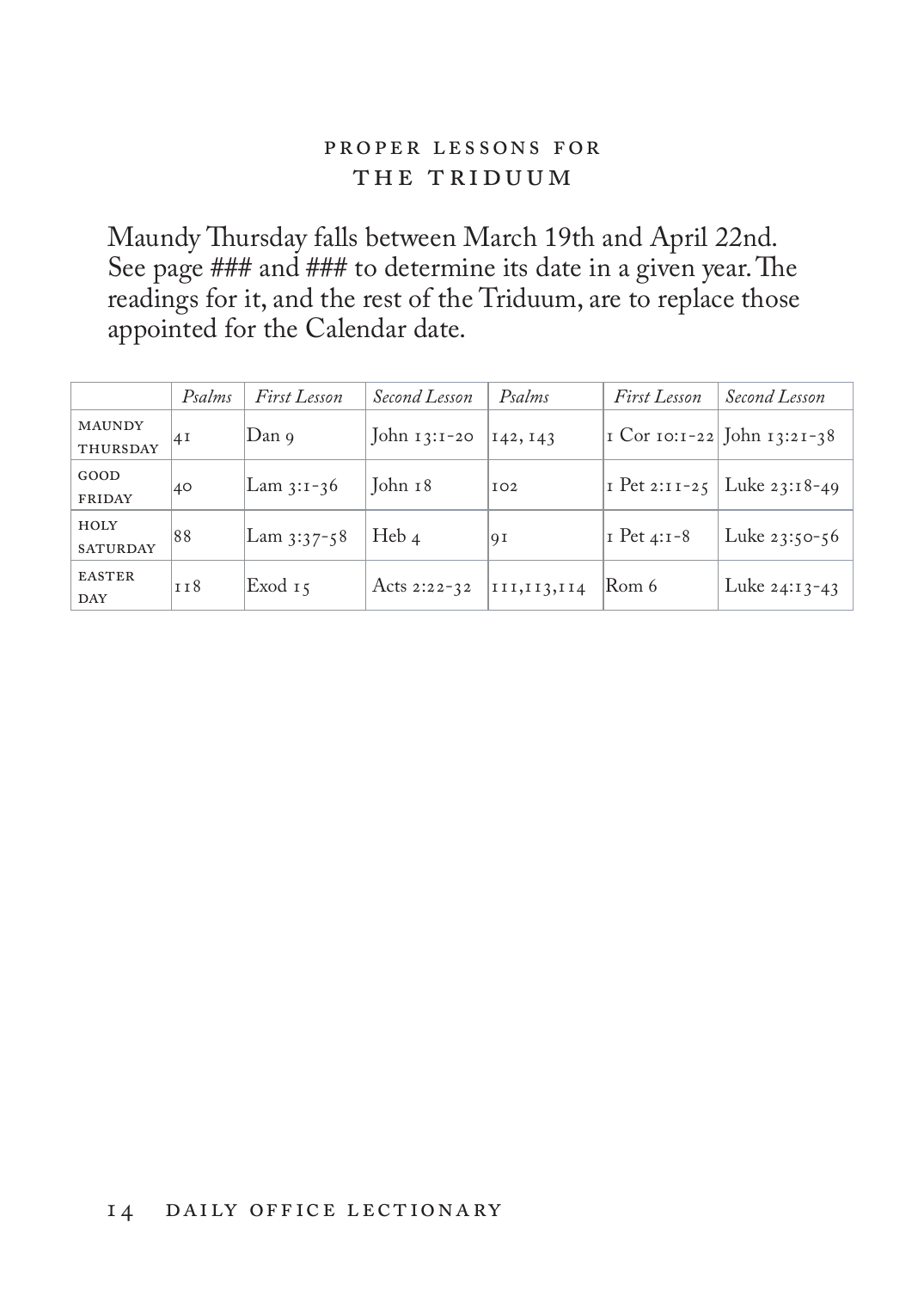#### proper lessons for ascension & pentecost

Ascension falls between April 30th and June 3rd. See page ### and ### to determine its date in a given year. The readings are:

|  |                                                                        | Psalms First Lesson Second Lesson Psalms First Lesson Second Lesson |        |       |                 |
|--|------------------------------------------------------------------------|---------------------------------------------------------------------|--------|-------|-----------------|
|  | ASCENSION $\begin{array}{ccc} 8,47 & 2 \end{array}$ Kings 2 Eph 4:1-17 |                                                                     | 21, 24 | Heb 8 | Luke $24:44-53$ |

Pentecost falls between May 10th and June 13th. See page ### and ### to determine its date in a given year. The readings are:

|                |        | Psalms First Lesson Second Lesson Psalms First Lesson Second Lesson |          |                |
|----------------|--------|---------------------------------------------------------------------|----------|----------------|
| $PENTECOST$ 48 | Isa 11 | $\vert$ John 16:1-15 $\vert$ 145                                    | Acts $2$ | Acts 10:34-end |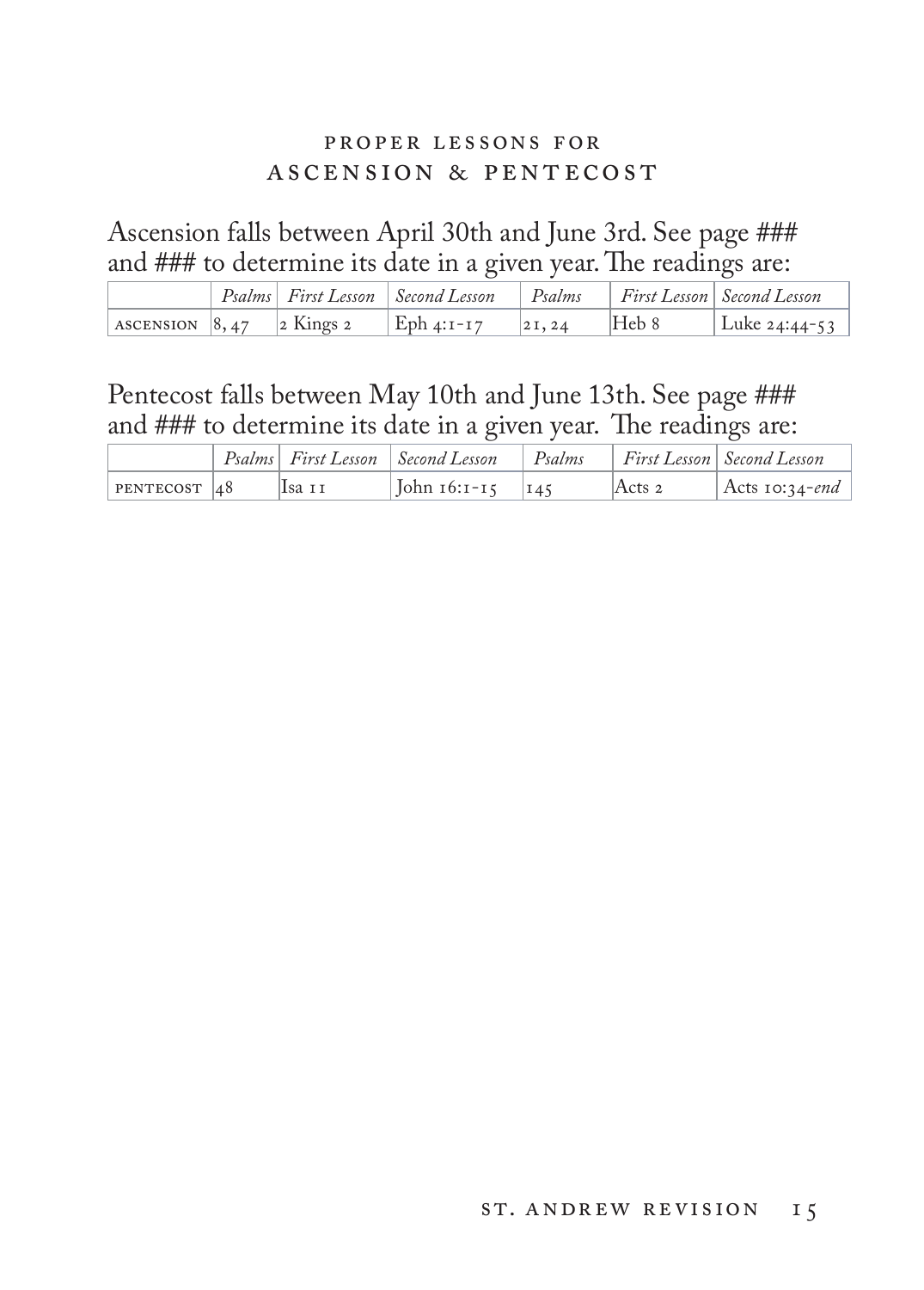#### $APRIL(I)$

| MORNING PRAYER          |                          |                                  |                                     | 60 DAY         |
|-------------------------|--------------------------|----------------------------------|-------------------------------------|----------------|
| <b>DATE</b>             | FIRST LESSON             |                                  | <b>SECOND LESSON</b>                | PSALTER-MP     |
| $\mathbf{1}$            | Exod 39                  | $† 1 - 14, 27 - 43$              | Mark 1:32-end                       | 75,76          |
| $\overline{2}$          | Exod 40                  | $\dagger$ 1,16-38                | Mark 2:1-22                         | $78:1 - 18$    |
| 3                       | Lev 1                    |                                  | Mark 2:23-3:12                      | $78:41 - 73$   |
| $\overline{\mathbf{4}}$ | Lev 8                    |                                  | $\dagger$ 1-24,30-36 Mark 3:13-end  | 8 <sub>I</sub> |
| 5                       | Lev 10                   |                                  | Mark 4:1-34                         | 84             |
| 6                       | Lev <sub>16</sub>        |                                  | $\dagger$ 1-22,29-34 Mark 4:35-5:20 | 86,87          |
| $\overline{7}$          | Lev $17$                 |                                  | Mark $5:21$ -end                    | $89:1 - 18$    |
| 8                       | Lev <sub>18</sub>        |                                  | Mark 6:1-29                         | 90             |
| 9                       | Lev 19                   |                                  | $\dagger$ 1-2,9-37 Mark 6:30-end    | 92, 93         |
| 10                      | Lev 20                   |                                  | Mark 7:1-23                         | 95,96          |
| 11                      | Lev $23$                 | $† 9 - 32,39 - 43$               | Mark 7:24-8:10                      | 99, 100, 101   |
| 12                      | Lev $26$                 |                                  | $\uparrow$ 3-20,38-46 Mark 8:11-end | IO3            |
| 13                      | Num 6                    |                                  | Mark 9:1-29                         | $IO5:I-22V$    |
| 14                      | Num 8                    |                                  | $\dagger$ 5-26 Mark 9:30-end        | $106:1 - 18^v$ |
| 15                      | Num 11                   |                                  | $\dagger$ 4-6,10-33 Mark 10:1-31    | $IO7: I-22$    |
| 16                      | Num <sub>12</sub>        |                                  | Mark 10:32-end                      | 108, 110       |
| 17                      | Num 13                   | $† 1 - 3, 17 - 33$               | Mark 11:1-26                        | III, II2       |
| 18                      | Num $14$                 | $† 1 - 31$                       | Mark 11:27-12:12                    | II5            |
| 19                      | Num $15$                 | $† 22 - 41$                      | Mark 12:13-34                       | $I19:1-24$     |
| 20                      | Num 16                   |                                  | † 1-11,20-38 Mark 12:35—13:13       | 119:49-72      |
| 21                      | Num 17                   |                                  | Mark 13:14-end                      | 119:89-104     |
| 22                      | Num 18                   |                                  | $\dagger$ 1-24 Mark 14:1-25         | 119:129-152    |
| 23                      | Num 20                   |                                  | Mark 14:26-52                       | II8            |
| 24                      | Num 21                   |                                  | $\dagger$ 4-9,21-35 Mark 14:53-end  | 122, 123       |
| $25$ Mark               | Acts $12:11-25$          |                                  | Mark 15                             | 127, 128       |
| 26                      | Num 22                   |                                  | $\dagger$ 1-35 Mark 16              | 132, 133       |
| 27                      | Num $23$                 |                                  | $\dagger$ 1-26 Luke 1:1-23          | 136            |
| 28                      | Num 24                   |                                  | Luke $1:24-56$                      | 139            |
| 29                      | Num $25$                 |                                  | Luke $1:57$ -end                    | I40            |
| $\ddagger$<br>30        | Deut $\scriptstyle\rm I$ | $\dagger$ 1-21,26-33 Luke 2:1-21 |                                     | I44            |
|                         |                          |                                  |                                     |                |

† *Optional abbreviation* 

‡ *See page ### for proper lessons for Ascension and Pentecost*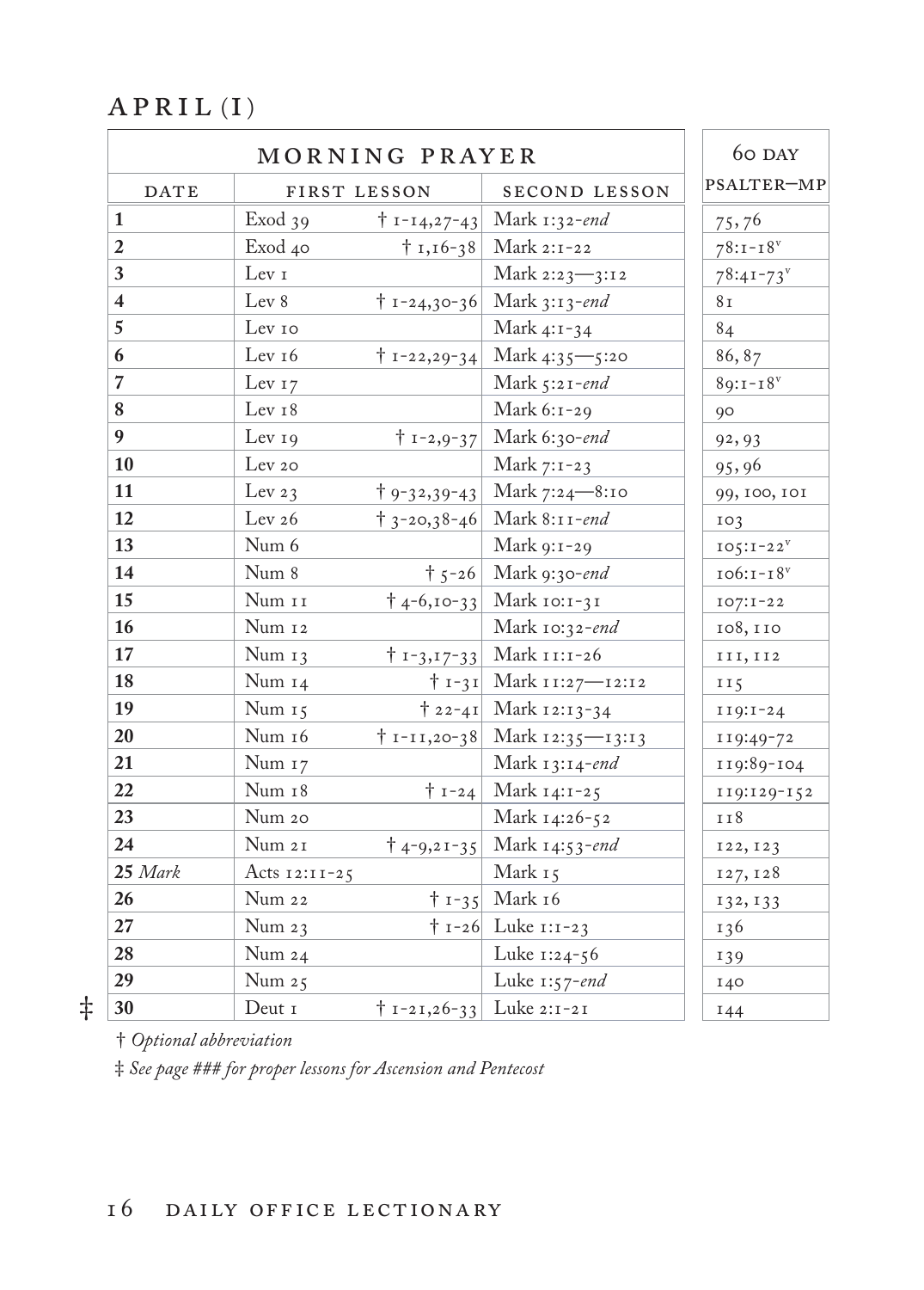# $\overline{APRIL(II)}$

| 60 DAY          |                         | EVENING PRAYER                          |                           |
|-----------------|-------------------------|-----------------------------------------|---------------------------|
| PSALTER-EP      | <b>DATE</b>             | FIRST LESSON                            | SECOND LESSON             |
| 79,82           | $\mathbf{1}$            | Prov 30<br>$\uparrow$ 1-9,15-33 1 Tim 4 |                           |
| $78:19-40$      | $\overline{2}$          | Prov $31$                               | I Tim 5                   |
| 80              | 3                       | Job 1                                   | $I$ Tim $6$               |
| 8 <sub>3</sub>  | $\overline{\mathbf{4}}$ | $\int$ ob <sub>2</sub>                  | Titus 1                   |
| 85              | 5                       | $Job_3$                                 | Titus 2                   |
| 88              | 6                       | $\int$ ob 4                             | Titus 3                   |
| $89:19-52^v$    | $\overline{7}$          | Job $5$                                 | 2 Тіт $\scriptstyle\rm I$ |
| <b>91</b>       | 8                       | Job 6                                   | 2 Tim 2                   |
| 94              | 9                       | Job 7                                   | $2$ Tim $3$               |
| 97,98           | 10                      | Job 8                                   | $2$ Tim $4$               |
| IO2             | 11                      | Job 9                                   | Heb 1                     |
| IO4             | 12                      | Job 10                                  | Heb 2                     |
| $105:23-45$     | 13                      | Job 11                                  | Heb <sub>3</sub>          |
| $106:19-48$     | 14                      | Job 12                                  | Heb 4:1-13                |
| $107:23-43$     | 15                      | $Job_13$                                | Heb 4:14-5:10             |
| 109             | 16                      | $\int$ ob $I_4$                         | Heb 5:11-6 end            |
| 113, 114        | 17                      | Job $15$                                | Heb 7                     |
| 116, 117        | 18                      | Job 16                                  | Heb 8                     |
| $119:25-48$     | 19                      | Job $17$                                | Heb $9:1-14$              |
| 119:73-88       | 20                      | Job 18                                  | Heb 9:15-end              |
| 119:105-128     | 21                      | Job 19                                  | Heb 10:1-18               |
| $119:153 - 176$ | 22                      | Job 20                                  | Heb 10:19-end             |
| 120, 121        | 23                      | Job21                                   | Heb 11                    |
| 124, 125, 126   | 24                      | $\int$ ob 22                            | Heb 12:1-17               |
| 129, 130, 131   | 25 Mark                 | Job $23$                                | Heb 12:18-end             |
| 134, 135        | 26                      | Job $24$                                | Heb $13$                  |
| 137, 138        | 27                      | Job 25 & 26                             | Jas 1                     |
| 141, 142        | 28                      | Job $27$                                | Jas 2: $1 - 13$           |
| 143             | 29                      | Job28                                   | Jas 2:14-end              |
| 145             | 30                      | Job29                                   | Jas 3                     |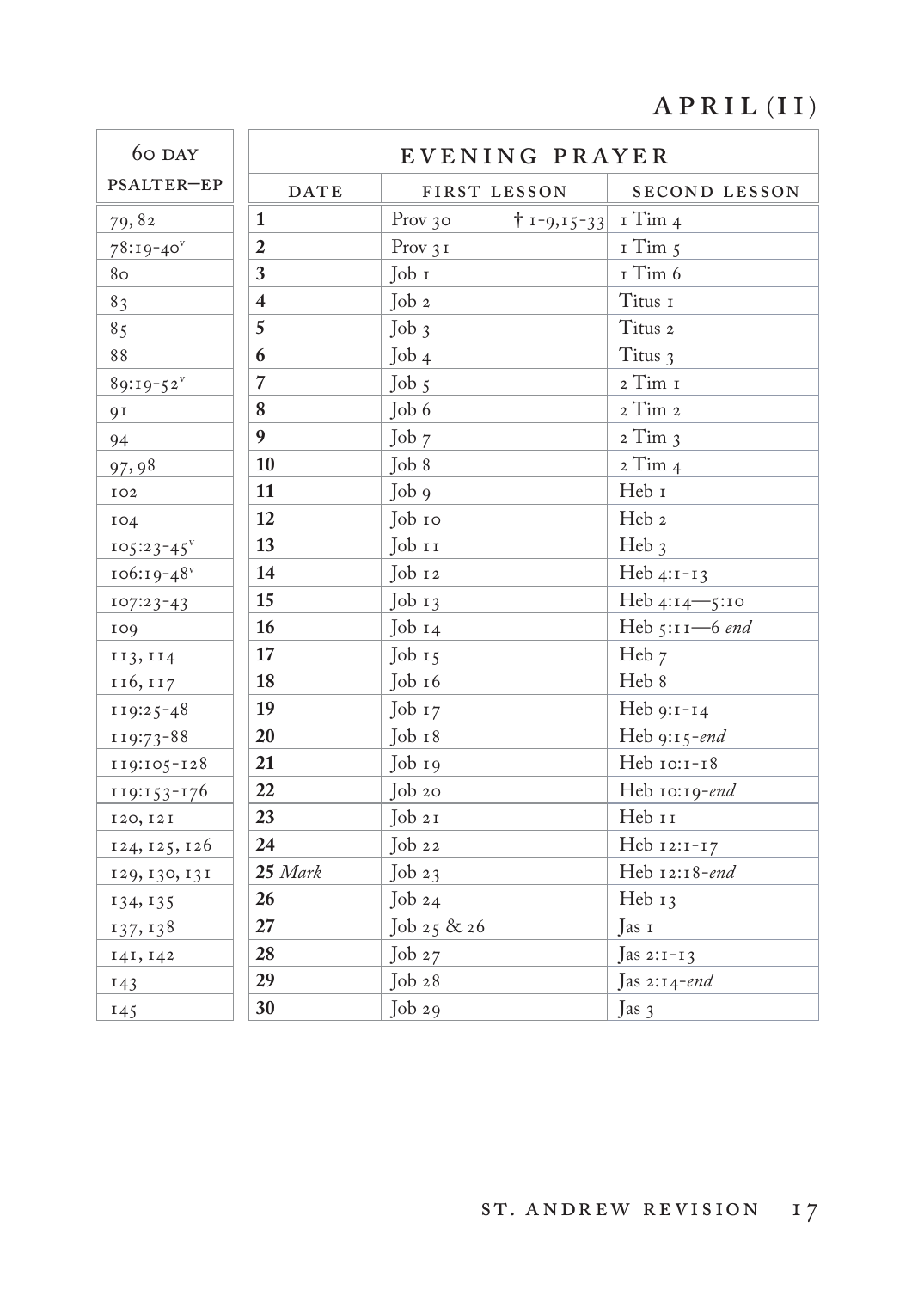$MAY(I)$ 

|                         | 60 DAY                                            |                                       |                 |
|-------------------------|---------------------------------------------------|---------------------------------------|-----------------|
| DATE                    | FIRST LESSON                                      | SECOND LESSON                         | PSALTER-MP      |
| 1 Phil. & Jam.          | Deut 2<br>$\dagger$ 1-9,14-19,24-37 Luke 2:22-end |                                       | 146             |
| $\overline{2}$          | Deut $\frac{1}{3}$                                | Luke 3:1-22                           | 148             |
| $\mathbf{3}$            | Deut 4                                            | $\dagger$ 1-18,24-40 Luke 3:23-end    | 1, 2            |
| $\overline{\mathbf{4}}$ | Deut 5                                            | Luke 4:1-30                           | 5, 6            |
| $\overline{5}$          | Deut 6                                            | Luke $4:31$ -end                      | 9               |
| $\bf 6$                 | Deut 7                                            | Luke $5:1-16$                         | 8, 11           |
| $\overline{7}$          | Deut 8                                            | Luke 5:17-end                         | 12, 13, 14      |
| $\bf 8$                 | Deut 9                                            | Luke 6:1-19                           | $18:1-20$       |
| $\overline{9}$          | Deut 10                                           | Luke 6:20-38                          | 19              |
| 10                      | Deut 11                                           | Luke 6:39-7:10                        | $2\,2$          |
| 11                      | Deut 12                                           | Luke 7:11-35                          | 25              |
| <b>12</b>               | Deut $13$                                         | Luke 7:36-end                         | 26, 28          |
| 13                      | Deut $14$                                         | Luke 8:1-21                           | 29,30           |
| 14                      | Deut $15$                                         | Luke 8:22-end                         | 34              |
| 15                      | Deut 16                                           | Luke 9:1-17                           | 32,36           |
| 16                      | Deut 17                                           | Luke 9:18-50                          | $37:1 - 18^{v}$ |
| 17                      | Deut 18                                           | Luke 9:51-end                         | $40^{\circ}$    |
| <b>18</b>               | Deut 19                                           | Luke 10:1-24                          | 42, 43          |
| <b>19</b>               | Deut 20                                           | Luke 10:25-end                        | 45              |
| 20                      | Deut 21                                           | Luke 11:1-28                          | 47,48           |
| 21                      | Deut 22                                           | Luke 11:29-end                        | 50              |
| 22                      | Deut $23$                                         | Luke 12:1-34                          | 52, 53, 54      |
| $23\,$                  | Deut 24                                           | Luke 12:35-53                         | 56, 57          |
| $\overline{24}$         | Deut $25$                                         | Luke 12:54—13:9                       | 59              |
| 25                      | Deut 26                                           | Luke $13:10$ -end                     | 61,62           |
| 26                      | Deut 27                                           | Luke 14:1-24                          | $68:1 - 18$     |
| 27                      | Deut 28                                           | $\dagger$ 1-25,64-68 Luke 14:25-15:10 | $69:1 - 18$     |
| 28                      | Deut 29                                           | Luke 15:11-end                        | 66              |
| 29                      | Deut 30                                           | Luke 16                               | 7 <sup>I</sup>  |
| 30                      | Deut $31$                                         | Luke 17:1-19                          | 74              |
| 31 Visitation           | Deut 32 + 1-10,15-22,39-52 Luke 1:39-56           |                                       | 75,76           |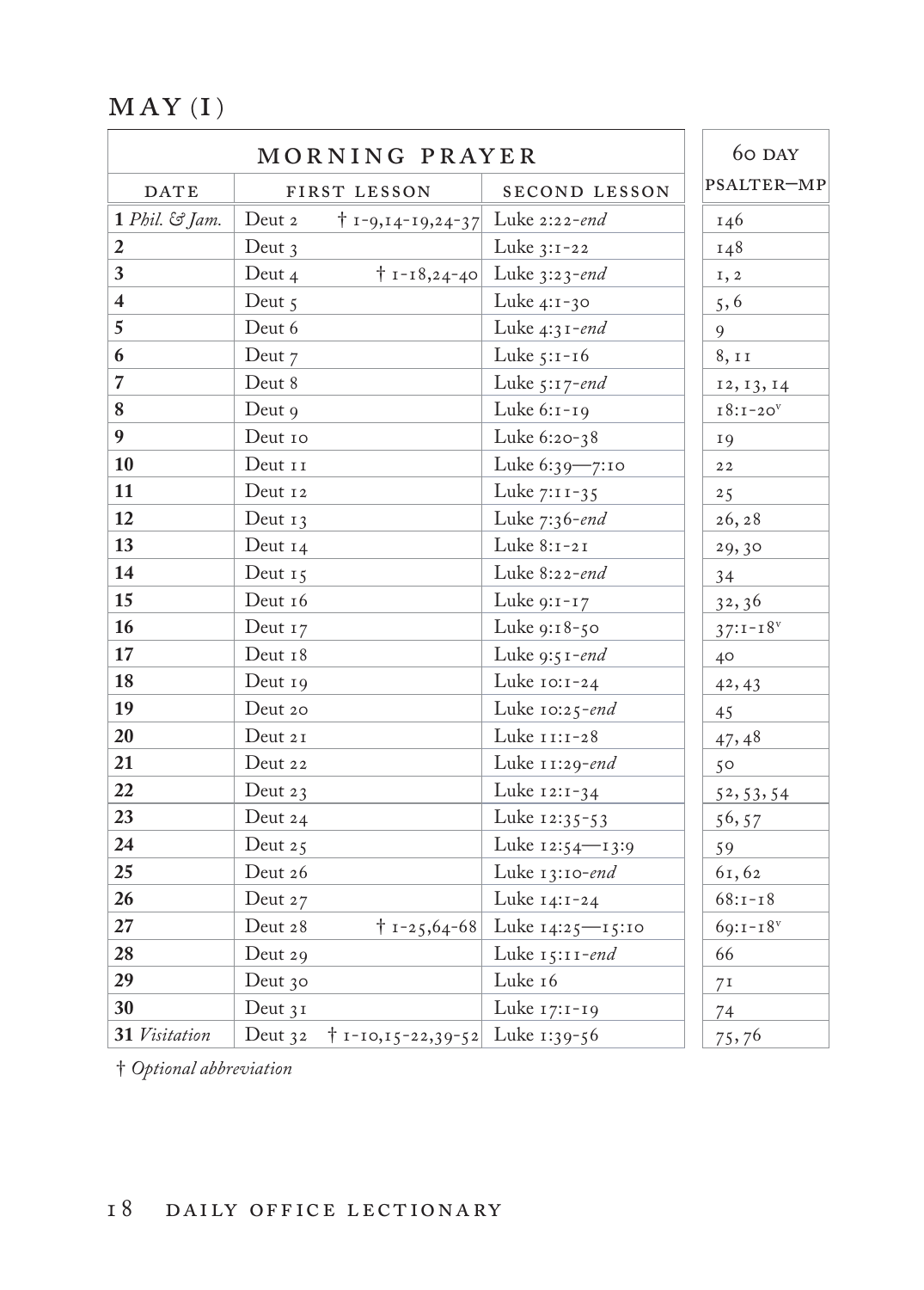#### $MAY(II)$

| 60 DAY                  |                         | EVENING PRAYER                          |                                   |
|-------------------------|-------------------------|-----------------------------------------|-----------------------------------|
| PSALTER-EP              | <b>DATE</b>             | FIRST LESSON                            | SECOND LESSON                     |
| 147                     | 1 Phil. & Jam.          | Jas 4                                   | John $1:43$ -end                  |
| 149, 150                | 2                       | Job 30                                  | Jas $5$                           |
| 3,4                     | 3                       | $Job_31$                                | $\dagger$ 1-23,35-40 1 Pet 1:1-21 |
| $\overline{7}$          | $\overline{\mathbf{4}}$ | $Job_{32}$                              | I Pet 1:22-2:10                   |
| IO                      | 5                       | Job33                                   | I Pet 2:11-3:7                    |
| 15, 16                  | 6                       | Job 34 + 1-15,21-28,31-37 1 Pet 3:8-4:6 |                                   |
| 17                      | $\overline{7}$          | Job $35$                                | I Pet 4:7-end                     |
| $18:21-50$              | 8                       | Job36                                   | $I$ Pet $\zeta$                   |
| 20, 2I                  | $\boldsymbol{9}$        | $Job_{37}$                              | 2 Pet 1                           |
| 23, 24                  | 10                      | Job38<br>$\dagger$ 1-27,31-33 2 Pet 2   |                                   |
| 27                      | 11                      | Job <sub>39</sub>                       | 2 Pet 3                           |
| 3 <sup>T</sup>          | 12                      | Job 40                                  | Jude                              |
| 33                      | 13                      | Job 41                                  | 1 John 1:1-2:6                    |
| 35                      | 14                      | Job 42                                  | 1 John 2:7-end                    |
| 38                      | 15                      | $\operatorname{Eccl}$ 1                 | 1 John 3:1-10                     |
| $37:19-42^v$            | 16                      | Eccl <sub>2</sub>                       | 1 John 3:11-4:6                   |
| 39,41                   | 17                      | Eccl 3                                  | 1 John 4:7-end                    |
| 44                      | 18                      | Eccl <sub>4</sub>                       | 1 John 5                          |
| 46                      | 19                      | Eccl <sub>5</sub>                       | 2 John                            |
| 49                      | 20                      | Eccl 6                                  | 3 John                            |
| 5 <sup>T</sup>          | 21                      | Eccl 7                                  | Acts $1:1-14$                     |
| 55                      | 22                      | Eccl 8                                  | Acts 1:15-end                     |
| 58,60                   | 23                      | Eccl <sub>9</sub>                       | Acts $2:1-21$                     |
| 63,64                   | 24                      | Eccl 10                                 | Acts 2:22-end                     |
| 65,67                   | 25                      | Eccl 11                                 | Acts $3:1 - 4:4$                  |
| $68:19-36$              | 26                      | Eccl 12                                 | Acts 4:5-31                       |
| $69:19-38$ <sup>v</sup> | 27                      | Ezek $\scriptstyle\rm I$                | Acts 4:32-5:11                    |
| 70,72                   | 28                      | Ezek 2                                  | Acts $5:12$ -end                  |
| 73                      | 29                      | Ezek 3                                  | Acts 6:1-7:16                     |
| 77                      | 30                      | Ezek 4                                  | Acts 7:17-34                      |
| 79,82                   | 31 Visitation           | Ezek 5                                  | Acts 7:35-8:3                     |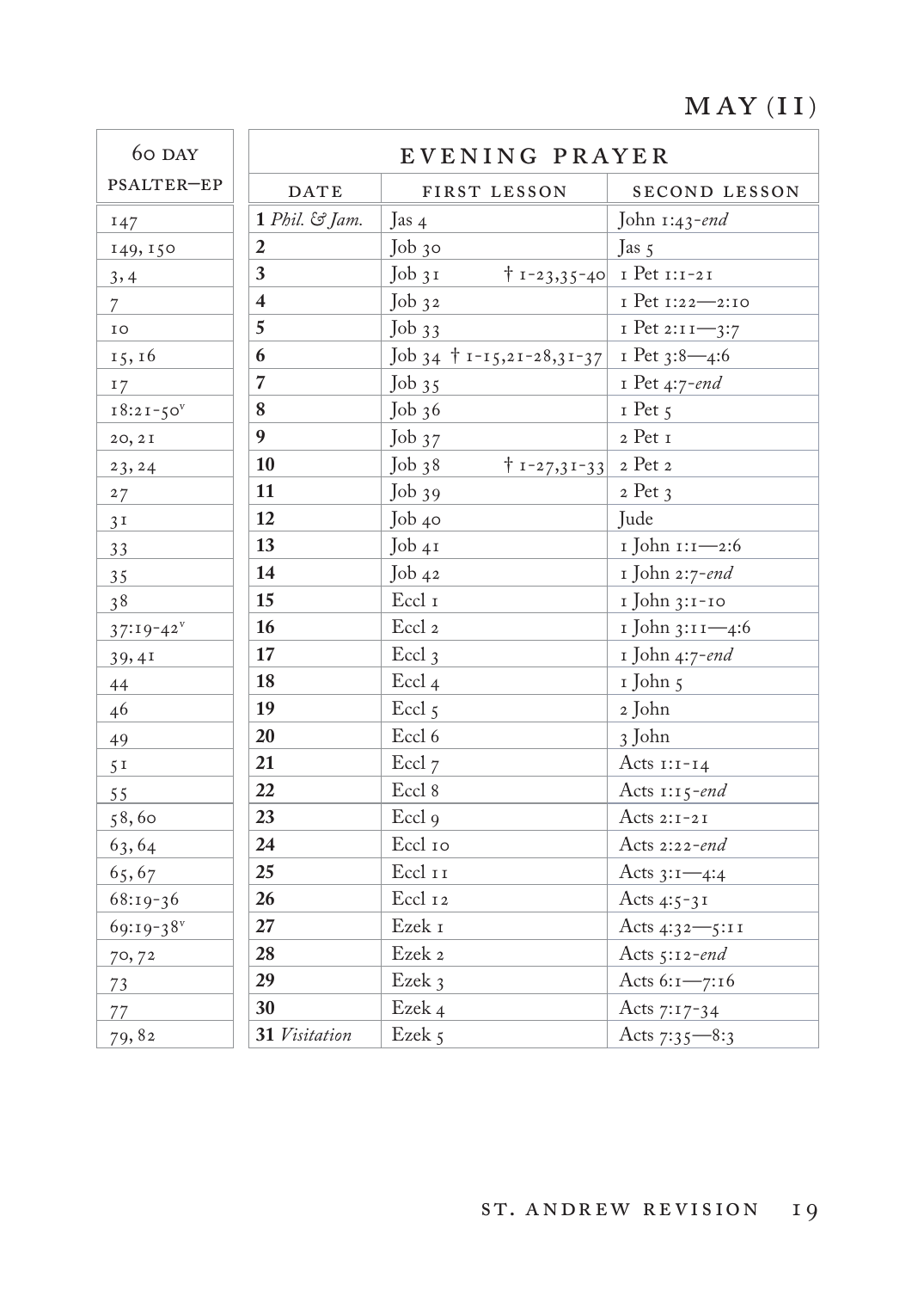# $JUNE(I)$

| MORNING PRAYER          |                    |                                            |                                       | 60 DAY         |
|-------------------------|--------------------|--------------------------------------------|---------------------------------------|----------------|
| <b>DATE</b>             |                    | FIRST LESSON                               | SECOND LESSON                         | PSALTER-MP     |
| 1                       | Deut $33$          |                                            | Luke 17:20-end                        | $78:1 - 18$    |
| $\overline{2}$          | Deut $34$          |                                            | Luke 18:1-30                          | $78:41 - 73$   |
| $\mathbf{3}$            | Josh 1             |                                            | Luke 18:31-19:10                      | 8 <sub>I</sub> |
| $\overline{\mathbf{4}}$ | Josh 2             |                                            | Luke 19:11-28                         | 84             |
| 5                       | Josh 3             |                                            | Luke 19:29-end                        | 86,87          |
| $\boldsymbol{6}$        | Josh 4             |                                            | Luke 20:1-26                          | $89:1 - 18$    |
| $\overline{7}$          | Josh $5$           |                                            | Luke 20:27-21:4                       | 90             |
| $\bf 8$                 | Josh 6             |                                            | Luke $21:5$ -end                      | 92, 93         |
| $\boldsymbol{9}$        | Josh 7             |                                            | Luke 22:1-38                          | 95,96          |
| 10                      | Josh 8             |                                            | $\dagger$ 1-22,30-35 Luke 22:39-53    | 99, 100, 101   |
| 11 Barnabas             | Acts $4:32-37$     |                                            | Luke 22:54-end                        | IO3            |
| 12                      | Josh 9             |                                            | Luke $23:1-25$                        | $IO5:I-22V$    |
| 13                      | Josh 10            |                                            | $\uparrow$ 1-27,40-43 Luke:23:26-49   | $106:1 - 18^v$ |
| 14                      | Josh $14$          |                                            | $\uparrow$ 5-15 Luke 23:50-24:12      | $IO7:I-22$     |
| 15                      | $\int$ osh 22      |                                            | $\uparrow$ 7-31 Luke 24:13-end        | 108,110        |
| 16                      | Josh $23$          |                                            | Gal I                                 | III, II2       |
| 17                      | Josh $24$          | $\dagger$ 1-31 Gal 2                       |                                       | II5            |
| 18                      | Judg 1             | $\dagger$ 1-21 Gal 3                       |                                       | $119:1-24$     |
| 19                      | Judg 2             | $\dagger$ 6-23 Gal 4                       |                                       | 119:49-72      |
| 20                      | Judg 3             | $\dagger$ 7-30 Gal 5                       |                                       | 119:89-104     |
| 21                      | Judg <sub>4</sub>  |                                            | Gal 6                                 | 119:129-152    |
| 22                      | Judg 5             | $\dagger$ 1-5,19-31   1 Thess 1            |                                       | 118            |
| 23                      | Judg 6             | $\dagger$ 1,6,11-24,33-40   1 Thess 2:1-16 |                                       | 122, 123       |
| 24 Nat. Bap.            | I Thess 2:17-3 end |                                            | Matt $14:1-13$                        | 127, 128       |
| 25                      | Judg 7             |                                            | $\uparrow$ 1-8,16-25   1 Thess 4:1-12 | 132, 133       |
| 26                      | Judg 8             |                                            | $\dagger$ 4-23,28 I Thess 4:13 -5:11  | 136            |
| 27                      | Judg 9             | $\dagger$ 1-6,22-25,43-56 1 Thess 5:12-end |                                       | 139            |
| 28                      | Judg 10            |                                            | $\dagger$ 6-18 2 Thess 1              | 140            |
| $29$ Pet. & Paul        | 2 Thess 2          |                                            | 2 Pet 3:14-end                        | 144            |
| 30                      | Judg 11            | $\uparrow$ 1-11,29-40 2 Thess 3            |                                       | 146            |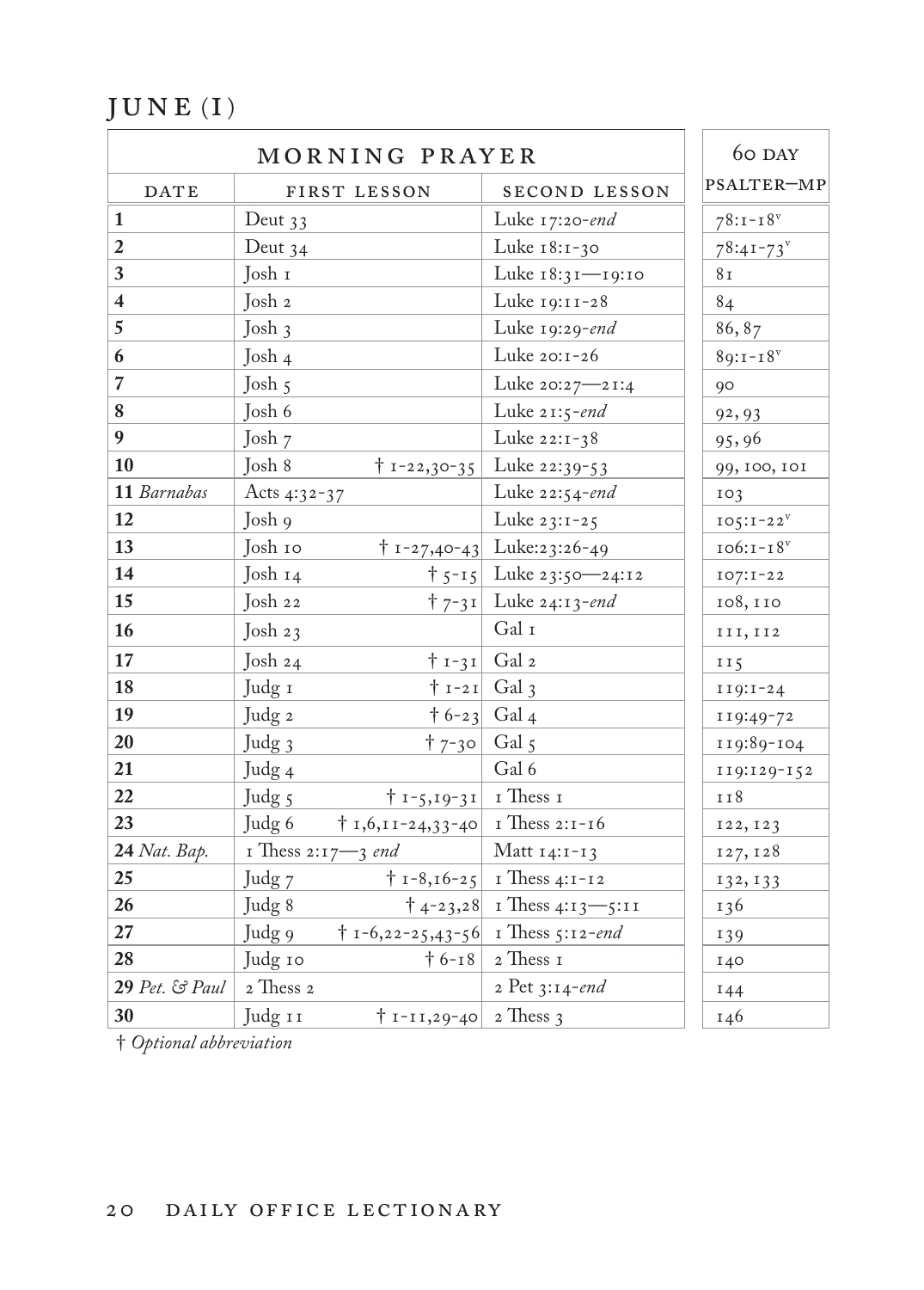# $JUNE (II)$

| 60 DAY                  |                         |                             | EVENING PRAYER                    |
|-------------------------|-------------------------|-----------------------------|-----------------------------------|
| PSALTER-EP              | DATE                    | FIRST LESSON                | SECOND LESSON                     |
| $78:19-40$ <sup>v</sup> | 1                       | Ezek 6                      | Acts $8:4-25$                     |
| 80                      | $\overline{2}$          | Ezek 7                      | Acts 8:26-end                     |
| 83                      | 3                       | Ezek 8                      | Acts $9:1-31$                     |
| 85                      | $\overline{\mathbf{4}}$ | Ezek 9                      | Acts 9:32-end                     |
| 88                      | 5                       | Ezek 10                     | Acts $10:1-23$                    |
| $89:19-52$ <sup>v</sup> | 6                       | Ezek 11                     | Acts 10:24-end                    |
| 9I                      | $\overline{7}$          | Ezek 12                     | Acts $11:1-18$                    |
| 94                      | 8                       | Ezek 13                     | Acts 11:19-end                    |
| 97,98                   | $\boldsymbol{q}$        | Ezek 14                     | Acts $12:1-24$                    |
| IO2                     | 10                      | Ezek 15                     | Acts 12:25-13:12                  |
| 104                     | 11 Barnabas             | Ezek 16 † 1-15,33-47,59-63  | Acts 13:13-43                     |
| $IO5:23-45^V$           | 12                      | Ezek 17                     | Acts $13:44$ - $14:7$             |
| $106:19-48$             | 13                      | Ezek 18                     | Acts 14:8-end                     |
| $107:23-43$             | 14                      | Ezek 33                     | $\dagger$ 1-23,30-33 Acts 15:1-21 |
| 109                     | 15                      | Ezek 34                     | Acts $15:22-35$                   |
| 113, 114                | 16                      | Ezek 35                     | Acts $15:36 - 16:5$               |
| 116, 117                | 17                      | Ezek 36<br>$† 16-37$        | Acts 16:6-end                     |
| $119:25-48$             | 18                      | Ezek 37                     | Acts $17:1-15$                    |
| 119:73-88               | 19                      | Ezek 40 + 1-5,17-19,35-49   | Acts 17:16-end                    |
| $119:105 - 128$         | 20                      | Ezek 43                     | Acts $18:1-23$                    |
| 119:153-176             | 21                      | Ezek 47                     | Acts $18:24 - 19:7$               |
| 120, 121                | 22                      | Dan 1                       | Acts $19:8-20$                    |
| 124, 125, 126           | 23                      | Dan 2 + 1-14,25-28,31-45    | Acts $19:21$ -end                 |
| 129, 130, 131           | 24 Nat. Bap.            | Dan <sub>3</sub>            | Acts $20:1-16$                    |
| 134, 135                | 25                      | Dan 4<br>$† 1 - 9, 19 - 35$ | Acts 20:17-end                    |
| 137, 138                | 26                      | Dan 5                       | Acts $21:1-16$                    |
| 141, 142                | 27                      | Dan 6                       | Acts $21:17-36$                   |
| 143                     | 28                      | Dan 7                       | Acts 21:37-22:22                  |
| 145                     | 29 Pet. & Paul          | Dan 8                       | Acts 22:23-23:11                  |
| 147                     | 30                      | Dan 9                       | Acts 23:12-end                    |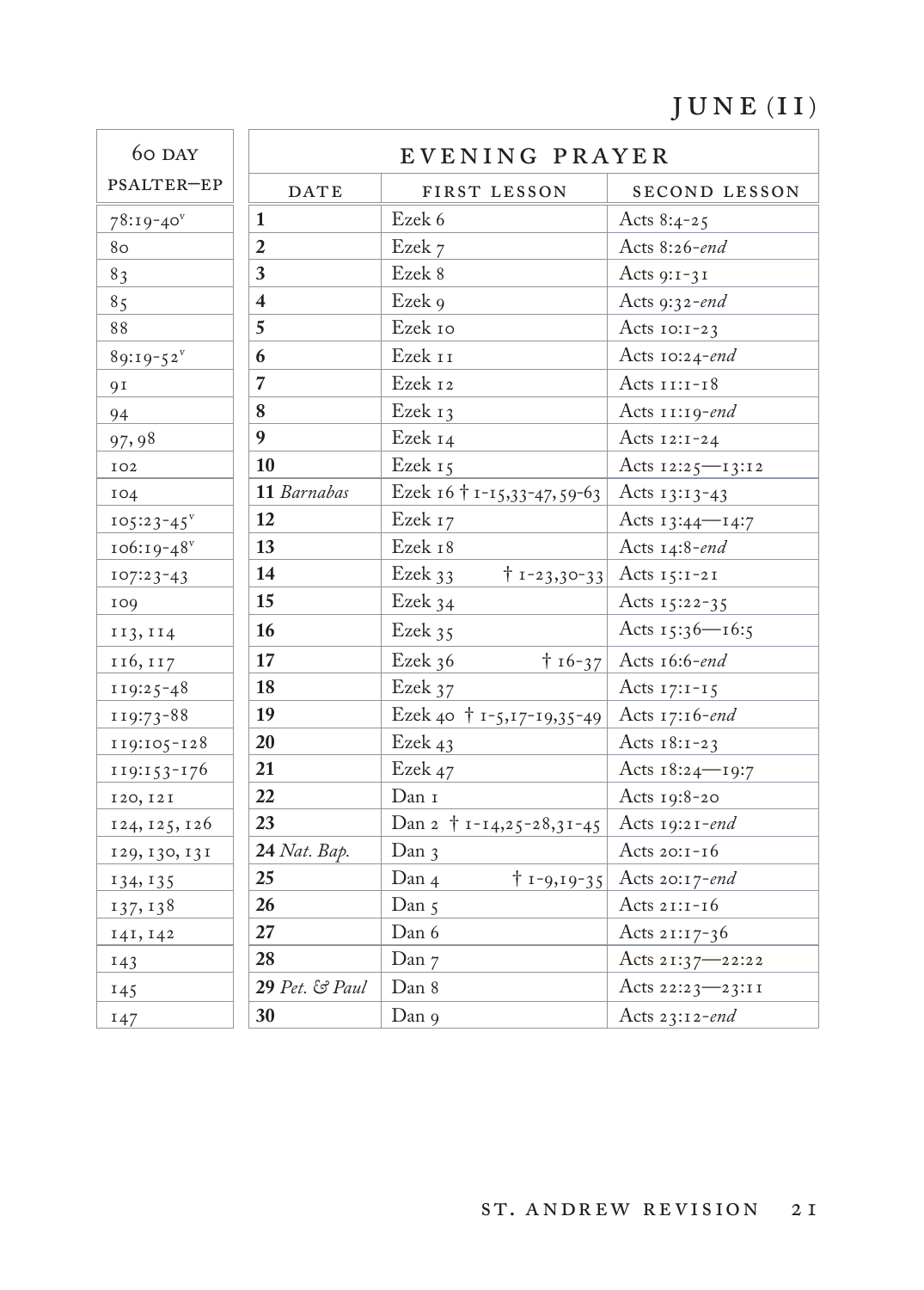$\texttt{JULY (I)}$ 

|                         | 60 DAY                                       |                                |                |
|-------------------------|----------------------------------------------|--------------------------------|----------------|
| <b>DATE</b>             | FIRST LESSON                                 | <b>SECOND LESSON</b>           | PSALTER-MP     |
| $\vert$ 1               | Judg 12                                      | $ICor II:1-25$                 | 148            |
| $\overline{2}$          | Judg 13                                      | I Cor 1:26-2 end               | 1, 2           |
| $\mathbf{3}$            | Judg 14                                      | $I$ Cor $3$                    | 5, 6           |
| $\overline{\mathbf{4}}$ | Judg 15                                      | $ICor 4:I-I7$                  | 9              |
| $\overline{5}$          | Judg 16                                      | I Cor 4:18-5 $\emph{end}$      | 8, 11          |
| $\boldsymbol{6}$        | Ruth I                                       | I Cor 6                        | 12, 13, 14     |
| $\overline{7}$          | Ruth <sub>2</sub>                            | I Cor 7                        | $I8:1-20V$     |
| $\bf 8$                 | Ruth 3                                       | $I$ Cor 8                      | <b>19</b>      |
| $\boldsymbol{9}$        | Ruth 4                                       | I Cor 9                        | $2\,2$         |
| 10                      | I Sam I                                      | $\dagger$ 1-20 I Cor 10        | 25             |
| 11                      | I Sam 2                                      | $ 1-21 $ I Cor II              | 26, 28         |
| <b>12</b>               | I Sam 3                                      | I Cor 12                       | 29,30          |
| 13                      | I Sam 4                                      | $I$ Cor $I$ 3                  | 34             |
| 14                      | I Sam 5                                      | I Cor 14:1-19                  | 32,36          |
| 15                      | I Sam 6                                      | $\dagger$ 1-15 1 Cor 14:20-end | $37:1 - 18$    |
| 16                      | I Sam 7                                      | 1 Cor 15:1-34                  | $40^{\circ}$   |
| 17                      | I Sam 8                                      | I Cor 15:35-end                | 42, 43         |
| 18                      | 1 Sam 9                                      | I Cor 16                       | 45             |
| 19                      | I Sam 10                                     | 2 Cor 1:1-2:11                 | 47,48          |
| 20                      | $\scriptstyle\rm I$ Sam $\scriptstyle\rm II$ | 2 Cor 2:12-3 end               | 50             |
| 21                      | I Sam 12                                     | $2$ Cor $4$                    | 52, 53, 54     |
| $22$ Mary Mag.          | 2 Cor 5                                      | Luke 7:36-8:3                  | 56, 57         |
| 23                      | 1 Sam 13                                     | 2 Cor 6                        | 59             |
| 24                      | 1 Sam 14<br>$\dagger$ 1-15,20,24-30 2 Cor 7  |                                | 61,62          |
| 25 James                | 2 Cor 8                                      | Mark 1:14-20                   | $68:1 - 18$    |
| 26                      | 1 Sam 15                                     | $2$ Cor $9$                    | $69:1 - 18$    |
| 27                      | I Sam 16                                     | 2 Cor 10                       | 66             |
| 28                      | I Sam 17 + 1-11,26-27,31-51 2 Cor 11         |                                | 7 <sup>I</sup> |
| 29                      | I Sam 18                                     | 2 Cor 12:1-13                  | 74             |
| 30                      | 1 Sam 19                                     | 2 Cor 12:14-13 end             | 75,76          |
| 31                      | 1 Sam 20<br>$\dagger$ 1-7,24-42 Rom 1        |                                | $78:1 - 18$    |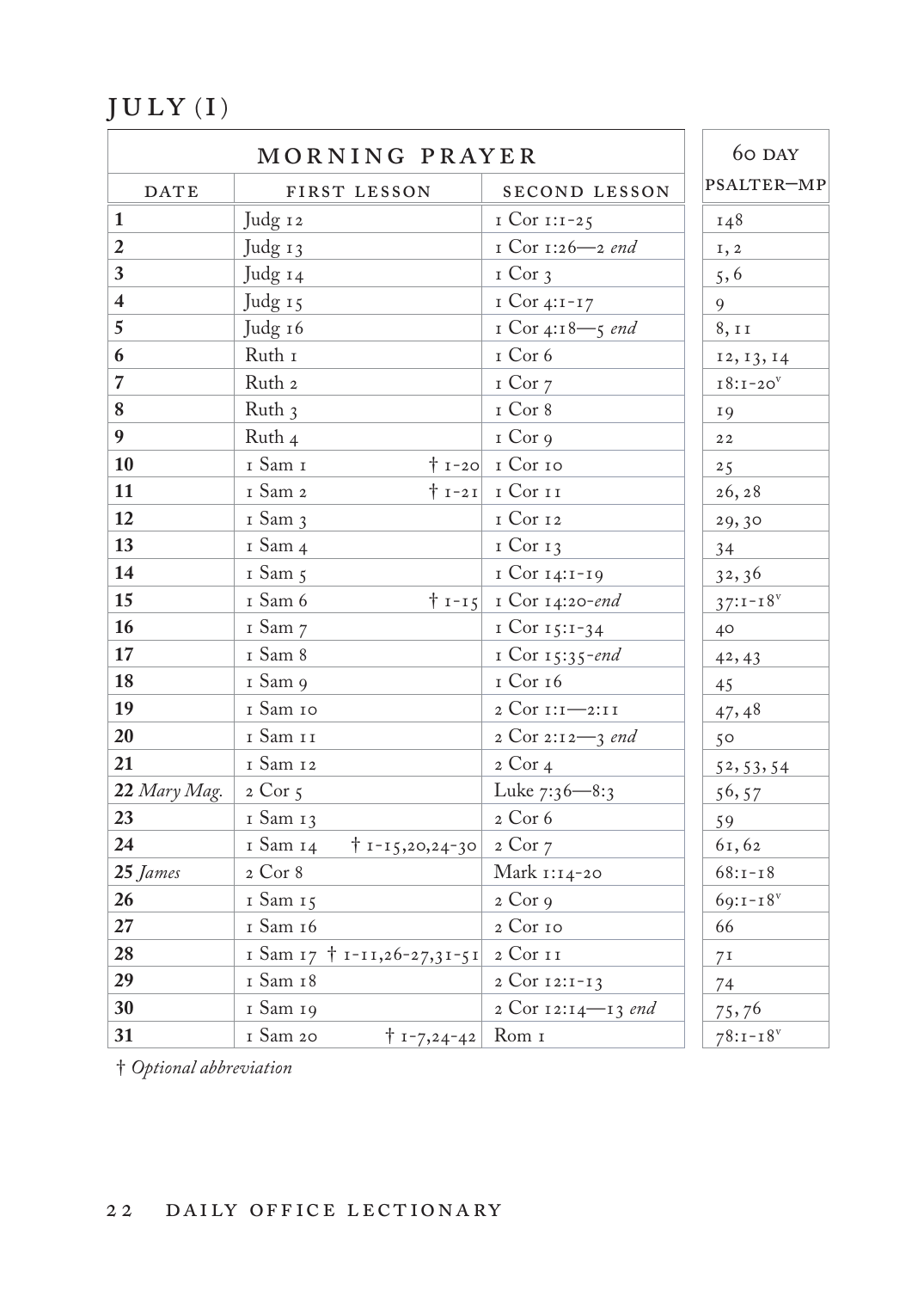# $\texttt{JULY}{}$  (II)

| 60 DAY         | EVENING PRAYER          |                         |                                    |
|----------------|-------------------------|-------------------------|------------------------------------|
| PSALTER-EP     | <b>DATE</b>             | FIRST LESSON            | SECOND LESSON                      |
| 149, 150       | $\mathbf{1}$            | Dan 10                  | Acts $24:1-23$                     |
| 3,4            | $\overline{2}$          | Dan 11                  | $\dagger$ 1-19 Acts 24:24-25:12    |
| $\overline{7}$ | 3                       | Dan 12                  | Acts 25:13-end                     |
| IO             | $\overline{\mathbf{4}}$ | Susanna                 | Acts 26                            |
| 15, 16         | 5                       | Esth 1                  | Acts 27                            |
| 17             | 6                       | Esth <sub>2</sub>       | Acts $28:1-15$                     |
| $18:21-50$     | $\overline{7}$          | Esth $3$                | Acts 28:16-end                     |
| 20, 21         | 8                       | Esth $4$                | Philemon                           |
| 23, 24         | $\boldsymbol{9}$        | Esth $5$                | I Tim 1:1-17                       |
| 27             | 10                      | Esth 6                  | I Tim 1:18-2 end                   |
| 3 <sup>T</sup> | 11                      | Esth $7$                | I Tim 3                            |
| 33             | 12                      | Esth 8                  | $I$ Tim $4$                        |
| 35             | 13                      | Esth 9 & 10             | $I$ Tim $5$                        |
| 38             | 14                      | Ezra 1                  | I Tim 6                            |
| $37:19-42^v$   | 15                      | Ezra 3                  | Titus 1                            |
| 39,41          | 16                      | Ezra 4                  | Titus $\it z$                      |
| 44             | 17                      | Ezra 5                  | Titus 3                            |
| 46             | 18                      | Ezra 6                  | $_{\rm 2}$ Tim $_{\rm I}$          |
| 49             | 19                      | Ezra 7                  | 2 Tim 2                            |
| 5 <sup>T</sup> | 20                      | Ezra 8                  | $\frac{1}{2}$ 2 1 - 36 2 Tim 3     |
| 55             | 21                      | Ezra 9                  | 2 Tim 4                            |
| 58,60          | 22 Mary Mag.            | Ezra 10                 | $\dagger$ 1-16 John 1:1-28         |
| 63,64          | 23                      | Neh $\scriptstyle\rm I$ | John 1:29-end                      |
| 65,67          | 24                      | Neh 2                   | John 2                             |
| $68:19-36$     | 25 James                | Neh $3$                 | $\uparrow$ 1-15 John 3:1-21        |
| 69:19-38       | 26                      | Neh $_4$                | John $3:22$ -end                   |
| 70,72          | 27                      | Neh $5$                 | John 4:1-26                        |
| 73             | 28                      | Neh 6                   | John 4:27-end                      |
| 77             | 29                      | Neh 8                   | John 5:1-24                        |
| 79,82          | 30                      | Neh 9                   | $\dagger$ 1-15,26-38 John 5:25-end |
| $78:19-40$     | 31                      | Neh 10                  | $\frac{1}{28-39}$ John 6:1-21      |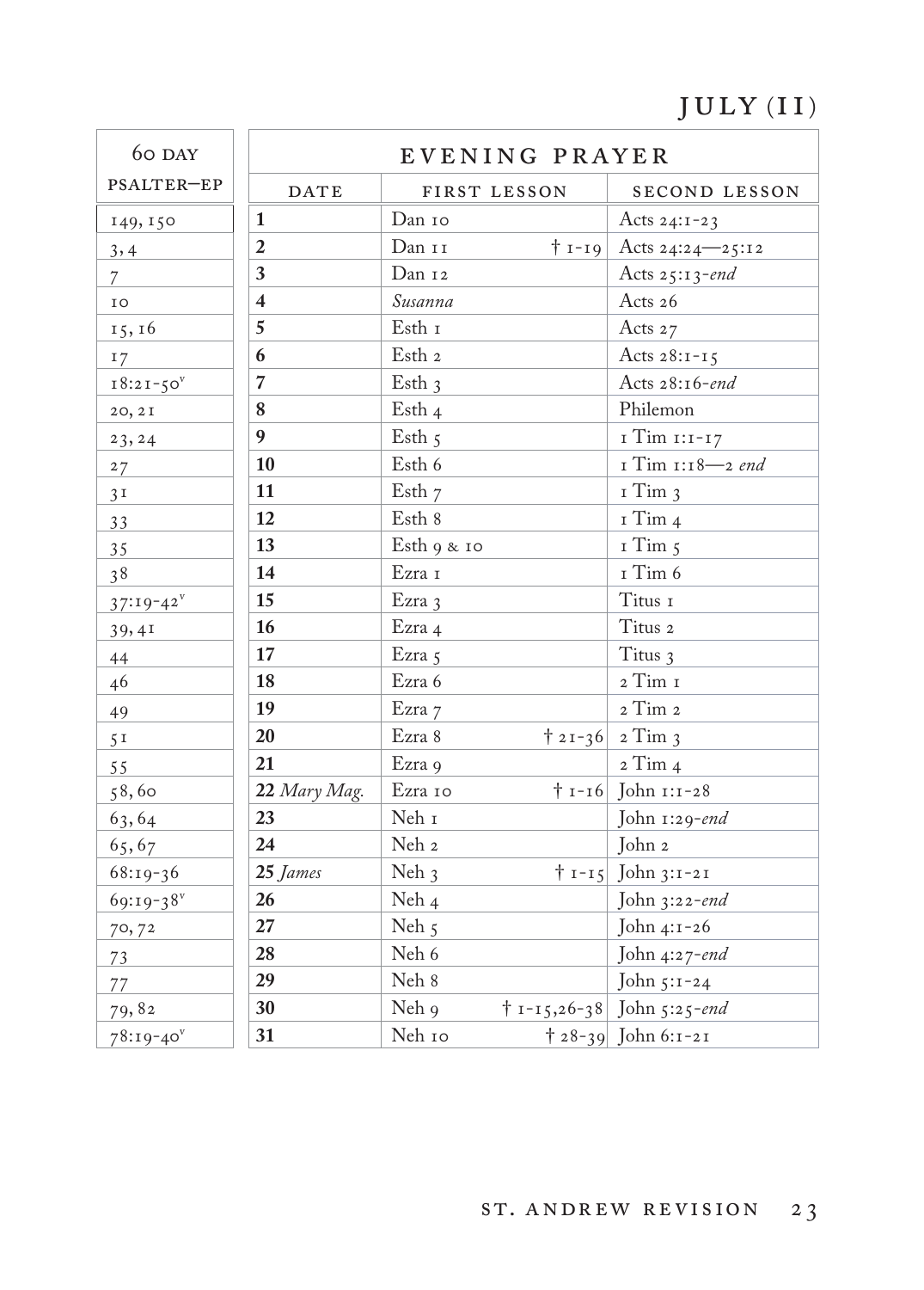### $\operatorname{AUCU}$ ST $(\operatorname{I})$

|                          | 60 DAY                                      |                                    |                 |
|--------------------------|---------------------------------------------|------------------------------------|-----------------|
| <b>DATE</b>              | FIRST LESSON                                | <b>SECOND LESSON</b>               | PSALTER-MP      |
| $\mathbf{1}$             | 1 Sam 21                                    | Rom <sub>2</sub>                   | $78:41 - 73$    |
| $\boldsymbol{2}$         | 1 Sam 22                                    | Rom <sub>3</sub>                   | 8 <sub>I</sub>  |
| $\overline{\mathbf{3}}$  | 1 Sam 23                                    | Rom <sub>4</sub>                   | 84              |
| $\overline{\mathbf{4}}$  | 1 Sam 24                                    | Rom <sub>5</sub>                   | 86,87           |
| $\sqrt{5}$               | I Sam 25 $\dagger$ I-19,23-25,32-42 Rom 6   |                                    | $89:1 - 18$     |
| 6 Transfig.              | Rom 7                                       | Mark 9:2-10                        | 27              |
| $\overline{\phantom{a}}$ | I Sam 26                                    | Rom $8:1-17$                       | 90              |
| $\bf 8$                  | 1 Sam 27                                    | Rom 8:18-end                       | 92, 93          |
| $\overline{9}$           | 1 Sam 28                                    | Rom 9                              | 95,96           |
| ${\bf 10}$               | 1 Sam 29                                    | Rom 10                             | 99, 100, 101    |
| 11                       | 1 Sam 30                                    | $+ 1 - 25$ Rom II                  | IO3             |
| $12\,$                   | 1 Sam 31                                    | Rom 12                             | $IO5:I-22V$     |
| 13                       | 2 Sam 1                                     | Rom $13$                           | $106:1-18v$     |
| 14                       | 2 Sam 2<br>$\dagger$ 1-17,26-31 Rom 14      |                                    | $IO7:I-22$      |
| 15 Mary Virg.            | 2 Sam 3                                     | $\dagger$ 6-11,17-39 Luke 1:26-38  | 108,110         |
| 16                       | 2 Sam 4                                     | Rom $15$                           | III, II2        |
| ${\bf 17}$               | 2 Sam 5                                     | Rom 16                             | II <sub>5</sub> |
| 18                       | 2 Sam 6                                     | Phil $\scriptstyle\rm II\,II\,III$ | $119:1-24$      |
| 19                       | 2 Sam 7                                     | Phil 1:12-end                      | 119:49-72       |
| $20\,$                   | 2 Sam 8                                     | Phil $_{\rm 2:1-I\,I}$             | 119:89-104      |
| 21                       | 2 Sam 9                                     | Phil 2:12-end                      | 119:129-152     |
| $22\,$                   | 2 Sam 10                                    | Phil 3                             | 118             |
| 23                       | $_{\rm 2}$ Sam $_{\rm II}$                  | Phil <sub>4</sub>                  | 122, 123        |
| 24 Bart.                 | Col 1:1-20                                  | Luke 6:12-16                       | 127, 128        |
| $25\,$                   | 2 Sam 12                                    | $\uparrow$ 1-25 Col 1:21-2:7       | 132, 133        |
| $26\,$                   | $\dagger$ 1-29,38-39 Col 2:8-19<br>2 Sam 13 |                                    | 136             |
| 27                       | 2 Sam 14                                    | $\dagger$ 1-21,28 Col 2:20-3:11    | 139             |
| 28                       | 2 Sam 15 + 1-18,23-25,32-34 Col 3:12-end    |                                    | I40             |
| $29\,$                   | 2 Sam 16                                    | Col <sub>4</sub>                   | 144             |
| 30                       | 2 Sam 17                                    | $\uparrow$ 1-23 Philemon           | 146             |
| 31                       | $\dagger$ 1-15,19-33 Eph 1:1-14<br>2 Sam 18 |                                    | 148             |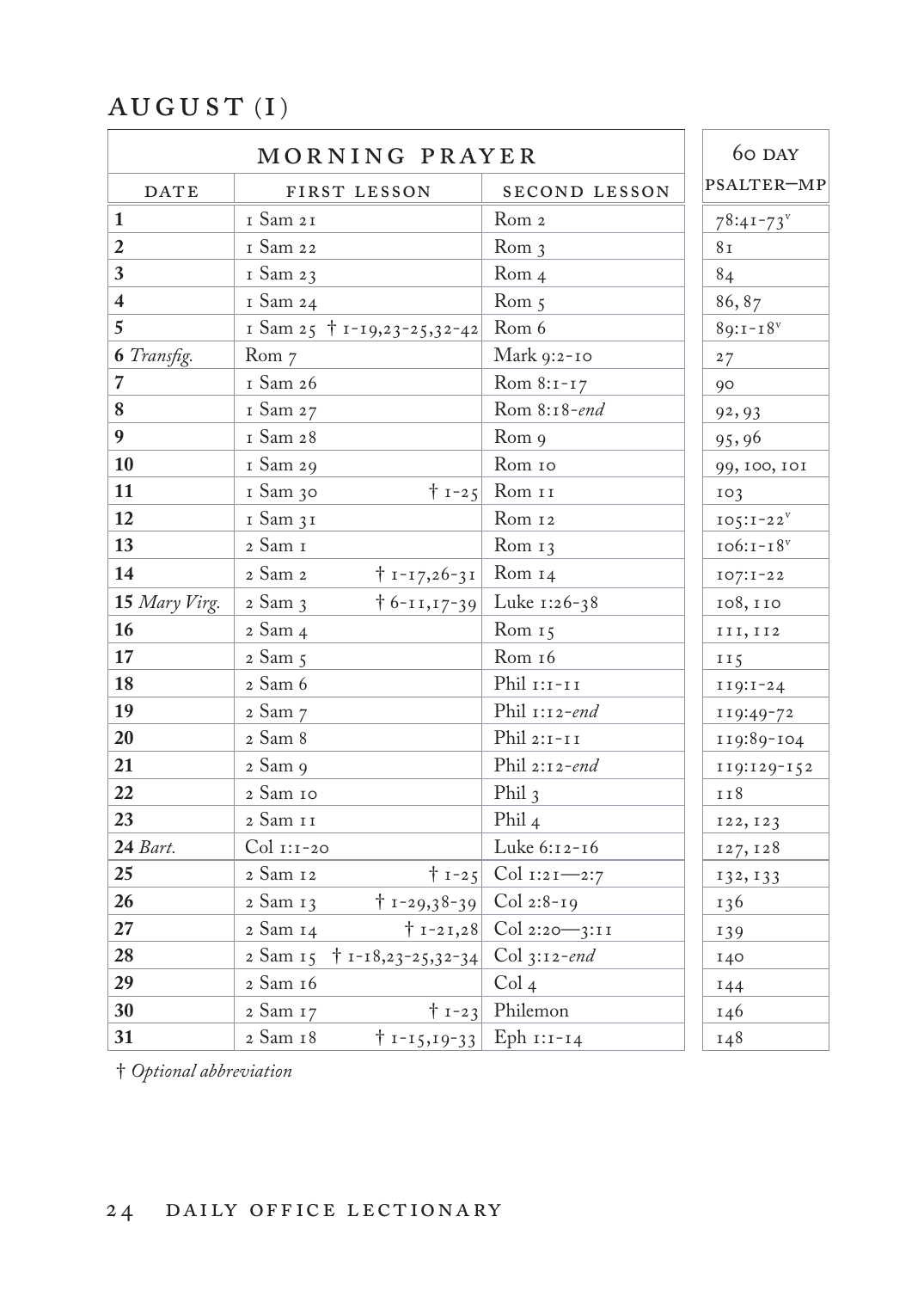# $\hbox{AUGUST (II)}$

| 60 DAY                  |                         | EVENING PRAYER     |                    |                             |  |
|-------------------------|-------------------------|--------------------|--------------------|-----------------------------|--|
| PSALTER-EP              | DATE                    | FIRST LESSON       |                    | SECOND LESSON               |  |
| 80                      | $\mathbf{1}$            | Neh 12             | $† 27 - 47$        | John 6:22-40                |  |
| 83                      | $\overline{2}$          | Neh $13$           | $+ 1 - 22,30 - 31$ | John 6:41-end               |  |
| 85                      | 3                       | $H$ os $I$         |                    | John 7:1-24                 |  |
| 88                      | $\overline{\mathbf{4}}$ | $H$ os 2           |                    | John 7:25-52                |  |
| $89:19-52$ <sup>v</sup> | 5                       | Hos <sub>3</sub>   |                    | John 7:53-8:30              |  |
| 80                      | 6 Transfig.             | Hos <sub>4</sub>   |                    | John 8:31-end               |  |
| <b>91</b>               | 7                       | Hos <sub>5</sub>   |                    | John 9                      |  |
| 94                      | 8                       | Hos 6              |                    | John 10:1-21                |  |
| 97,98                   | $\boldsymbol{9}$        | $H$ os $7$         |                    | John 10:22-end              |  |
| IO2                     | 10                      | Hos 8              |                    | John 11:1-44                |  |
| IO4                     | 11                      | $H$ os 9           |                    | John 11:45-end              |  |
| $105:23-45$             | 12                      | Hos 10             |                    | John 12:1-19                |  |
| 106:19-48               | 13                      | Hos 11             |                    | John 12:20-end              |  |
| $107:23-43$             | 14                      | Hos 12             |                    | John 13                     |  |
| 109                     | 15 Mary Virg.           | Hos <sub>13</sub>  |                    | John $14:1-14$              |  |
| 113, 114                | 16                      | Hos <sub>14</sub>  |                    | John $14:15$ -end           |  |
| 116, 117                | 17                      | Joel 1             |                    | John 15:1-17                |  |
| 119:25-48               | 18                      | Joel 2             |                    | † 1-17,28-32 John 15:18-end |  |
| 119:73-88               | 19                      | Joel $3$           |                    | John 16:1-15                |  |
| 119:105-128             | 20                      | Amos 1             |                    | John 16:16-end              |  |
| $119:153-176$           | 21                      | Amos 2             |                    | John 17                     |  |
| 120, 121                | 22                      | Amos 3             |                    | John 18:1-27                |  |
| 124, 125, 126           | 23                      | Amos 4             |                    | John 18:28-end              |  |
| 129, 130, 131           | 24 Bart.                | Amos $\,$ 5        |                    | John 19:1-37                |  |
| 134, 135                | 25                      | Amos 6             |                    | John 19:38-end              |  |
| 137, 138                | 26                      | Amos 7             |                    | John 20                     |  |
| 141, 142                | 27                      | Amos 8             |                    | John 21                     |  |
| 143                     | 28                      | Amos 9             |                    | Matt $1:1-17$               |  |
| 145                     | 29                      | Obadiah            |                    | Matt $1:18$ -end            |  |
| 147                     | 30                      | Jonah I            |                    | $\operatorname{Matt}$ 2     |  |
| 149, 150                | 31                      | Jonah <sub>2</sub> |                    | Matt 3                      |  |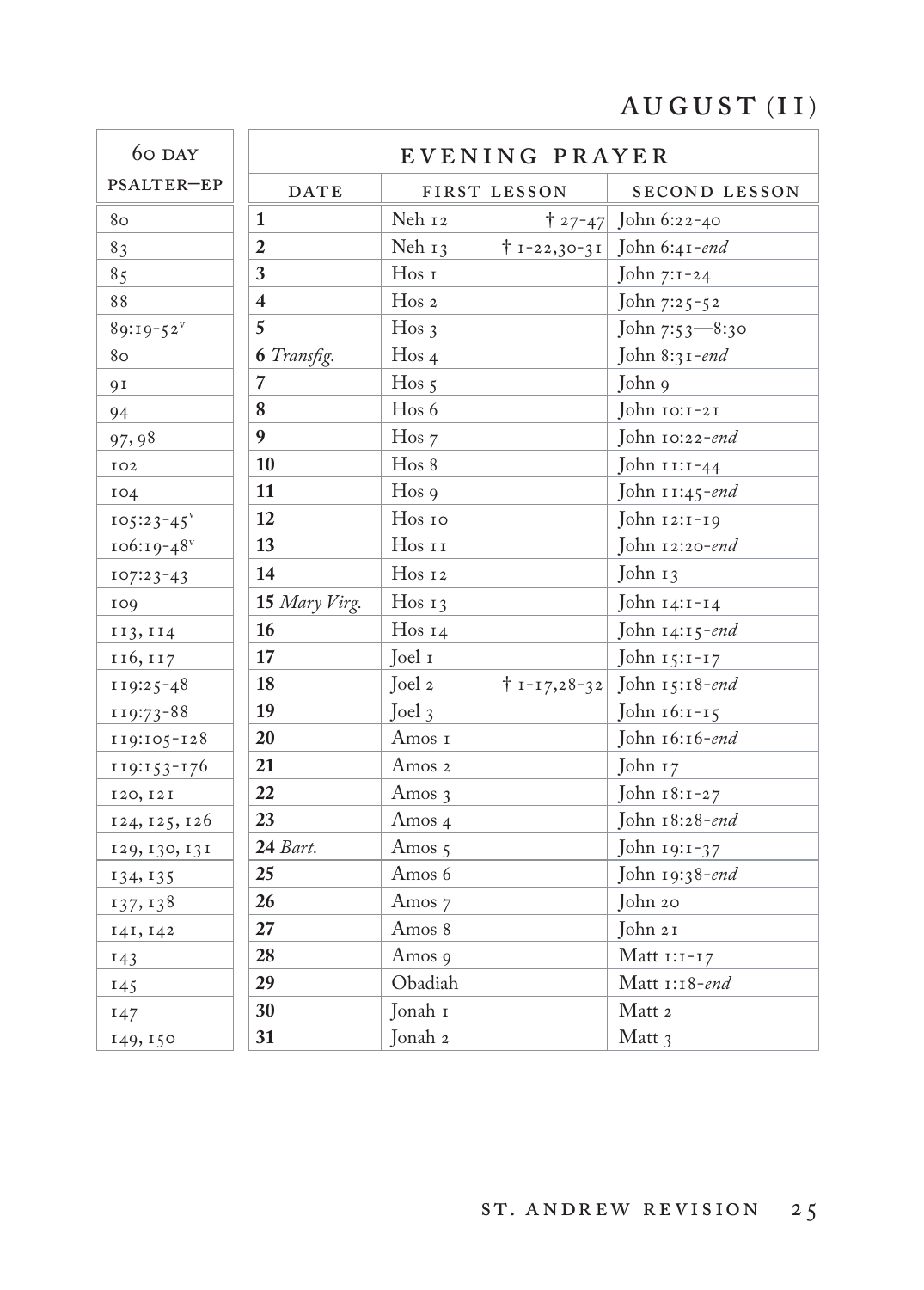#### $S E P T E M B E R (I)$

|                          | 60 DAY                                       |                                   |                |
|--------------------------|----------------------------------------------|-----------------------------------|----------------|
| <b>DATE</b>              | FIRST LESSON                                 | SECOND LESSON                     | PSALTER-MP     |
| 1                        | 2 Sam 19                                     | $\dagger$ 1-30 Eph 1:15-end       | I, 2           |
| $\boldsymbol{2}$         | 2 Sam 20                                     | Eph 2:1-10                        | 5, 6           |
| $\overline{\mathbf{3}}$  | 2 Sam 21                                     | Eph $2:11$ -end                   | 9              |
| $\overline{4}$           | 2 Sam 22<br>$\uparrow$ 1-7,14-20,32-51 Eph 3 |                                   | 8, 11          |
| $\overline{5}$           | 2 Sam 23                                     | $\uparrow$ 1-23 Eph 4:1-16        | 12, 13, 14     |
| 6                        | 2 Sam 24                                     | Eph $4:17$ -end                   | $18:1-20$      |
| $\overline{\phantom{a}}$ | I Chron 22                                   | Eph $5:1-17$                      | <b>19</b>      |
| $\bf 8$                  | 1 Kings 1                                    | $\dagger$ 1-18,29-40 Eph 5:18-end | $2\,2$         |
| $\boldsymbol{9}$         | I Chron 28                                   | Eph 6                             | 25             |
| 10                       | I Kings 2                                    | $\dagger$ 1-25 Heb 1              | 26, 28         |
| 11                       | I Kings 3                                    | Heb 2                             | 29,30          |
| 12                       | $\dagger$ 1-6,20-34 Heb 3<br>1 Kings 4       |                                   | 34             |
| 13                       | I Kings 5                                    | Heb $4:1-13$                      | 32,36          |
| 14 Holy Cross            | Heb $4:14 - 5:10$                            | John 12:23-33                     | $37:1 - 18^v$  |
| 15                       | I Kings 6 + 1-7, 11-30, 37-38 Heb 5:11-6 end |                                   | $40^{\circ}$   |
| 16                       | I Kings 7 + 1-14,40-44,47-51 Heb 7           |                                   | 42, 43         |
| 17                       | I Kings $8 + I-II, 22-30, 54-63$ Heb 8       |                                   | 45             |
| 18                       | 1 Kings 9                                    | $\dagger$ 1-9,15-28 Heb 9:1-14    | 47,48          |
| 19                       | 1 Kings 10                                   | $\mid$ 1-13,23-29 Heb 9:15-end    | 50             |
| 20                       | I Kings 11 + 1-14,23-33,41-43 Heb 10:1-18    |                                   | 52, 53, 54     |
| 21 Matthew               | Heb 10:19-end                                | Matt 9:9-13                       | 56, 57         |
| 22                       | 1 Kings 12<br>$\dagger$ 1-20,25-30 Heb 11    |                                   | 59             |
| 23                       | 1 Kings 13                                   | $\dagger$ 1-25,33-34 Heb 12:1-17  | 61,62          |
| 24                       | I Kings 14                                   | Heb 12:18-end                     | $68:1 - 18$    |
| 25                       | 2 Chron 12                                   | Heb 13                            | $69:1 - 18$    |
| 26                       | 2 Chron 13                                   | Tas 1                             | 66             |
| 27                       | 2 Chron 14                                   | Jas 2: $i - i$ 3                  | 7 <sup>I</sup> |
| 28                       | 2 Chron 15                                   | Jas 2:14-end                      | 74             |
| 29 Michael               | Rev 12:7-12                                  | Jas 3                             | 75,76          |
| 30                       | $2$ Chron $16$                               | Jas $4$                           | $78:1 - 18$    |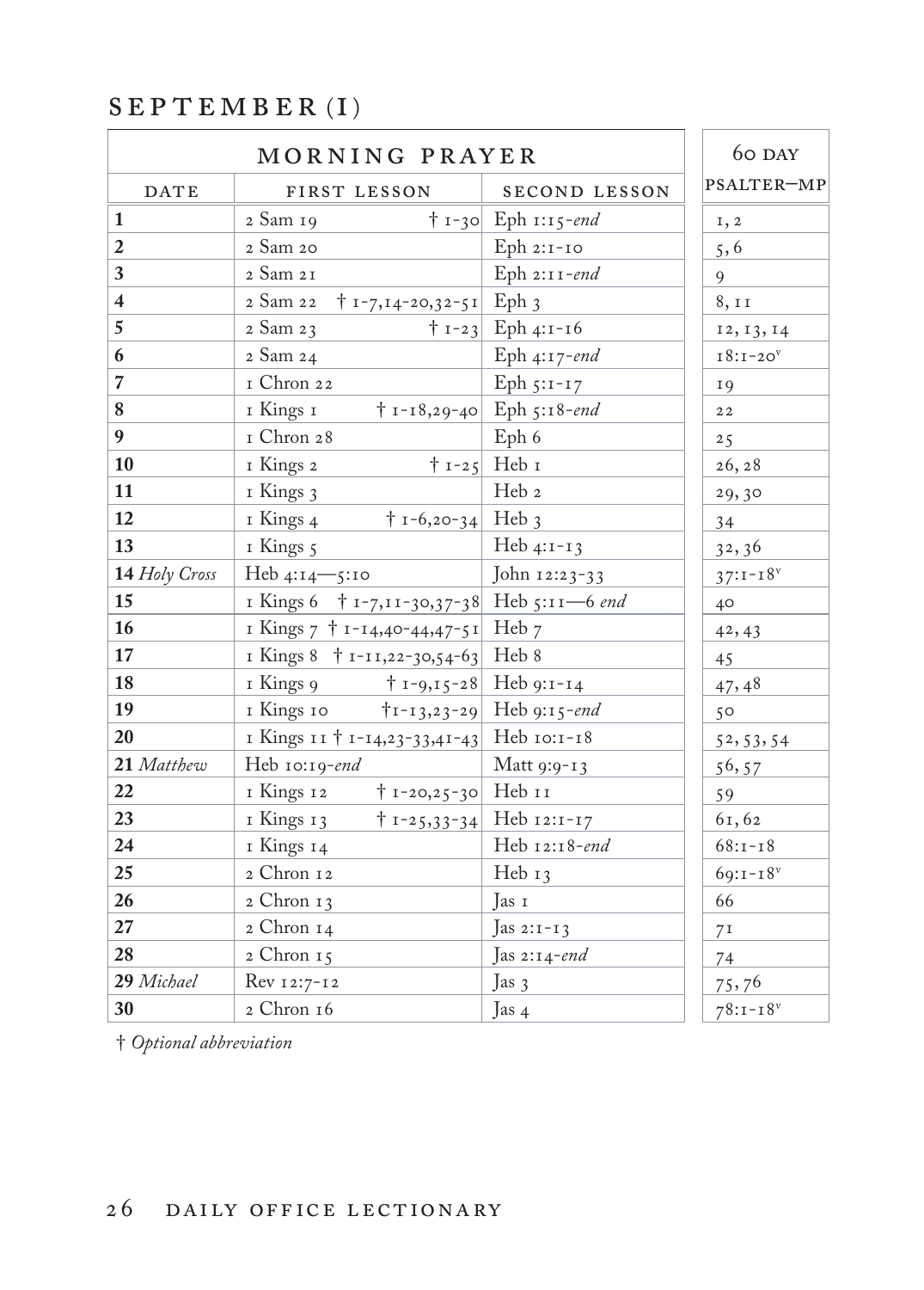SEPTEMBER (II)

| 60 DAY                  |                         | EVENING PRAYER    |                  |
|-------------------------|-------------------------|-------------------|------------------|
| PSALTER-EP              | <b>DATE</b>             | FIRST LESSON      | SECOND LESSON    |
| 3,4                     | 1                       | Jonah 3           | Matt 4           |
| $\overline{7}$          | $\overline{2}$          | Jonah 4           | Matt 5:1-20      |
| IO                      | 3                       | Mic 1             | Matt 5:21-48     |
| 15, 16                  | $\overline{\mathbf{4}}$ | Mic 2             | Matt 6:1-18      |
| 17                      | 5                       | Mic $\frac{1}{3}$ | Matt 6:19-end    |
| $18:21-50$              | 6                       | Mic <sub>4</sub>  | Matt 7           |
| 20, 21                  | $\overline{7}$          | Mic $5$           | Matt 8:1-17      |
| 23, 24                  | 8                       | Mic 6             | Matt 8:18-end    |
| 27                      | $\boldsymbol{9}$        | Mic 7             | Matt 9:1-17      |
| 3 <sup>T</sup>          | 10                      | Nahum I           | Matt 9:18-34     |
| 33                      | 11                      | Nahum 2           | Matt 9:35-10:23  |
| 35                      | 12                      | Nahum 3           | Matt 10:24-end   |
| 38                      | 13                      | Hab 1             | Matt 11          |
| $37:19-42^v$            | 14 Holy Cross           | Hab 2             | Matt 12:1-21     |
| 39,41                   | 15                      | $Hab_3$           | Matt 12:22-end   |
| $44$                    | 16                      | Zeph 1            | Matt 13:1-23     |
| 46                      | 17                      | Zeph 2            | Matt 13:24-43    |
| 49                      | 18                      | Zeph $3$          | Matt 13:44-end   |
| 5 <sup>T</sup>          | 19                      | Hag 1             | Matt 14          |
| 55                      | 20                      | Hag 2             | Matt 15:1-28     |
| 58,60                   | 21 Matthew              | Zech I            | Matt 15:29-16:12 |
| 63,64                   | 22                      | Zech 2            | Matt 16:13-end   |
| 65,67                   | 23                      | Zech 3            | Matt 17:1-23     |
| $68:19-36$              | 24                      | Zech <sub>4</sub> | Matt 17:24-18:14 |
| $69:19-38$ <sup>v</sup> | 25                      | Zech 5            | Matt 18:15-end   |
| 70,72                   | 26                      | Zech 6            | Matt 19:1-15     |
| 73                      | 27                      | Zech 7            | Matt 19:16-20:16 |
| 77                      | 28                      | Zech 8            | Matt 20:17-end   |
| 79,82                   | 29 Michael              | Zech 9            | Matt 21:1-22     |
| $78:19-40$              | 30                      | Zech 10           | Matt 21:23-end   |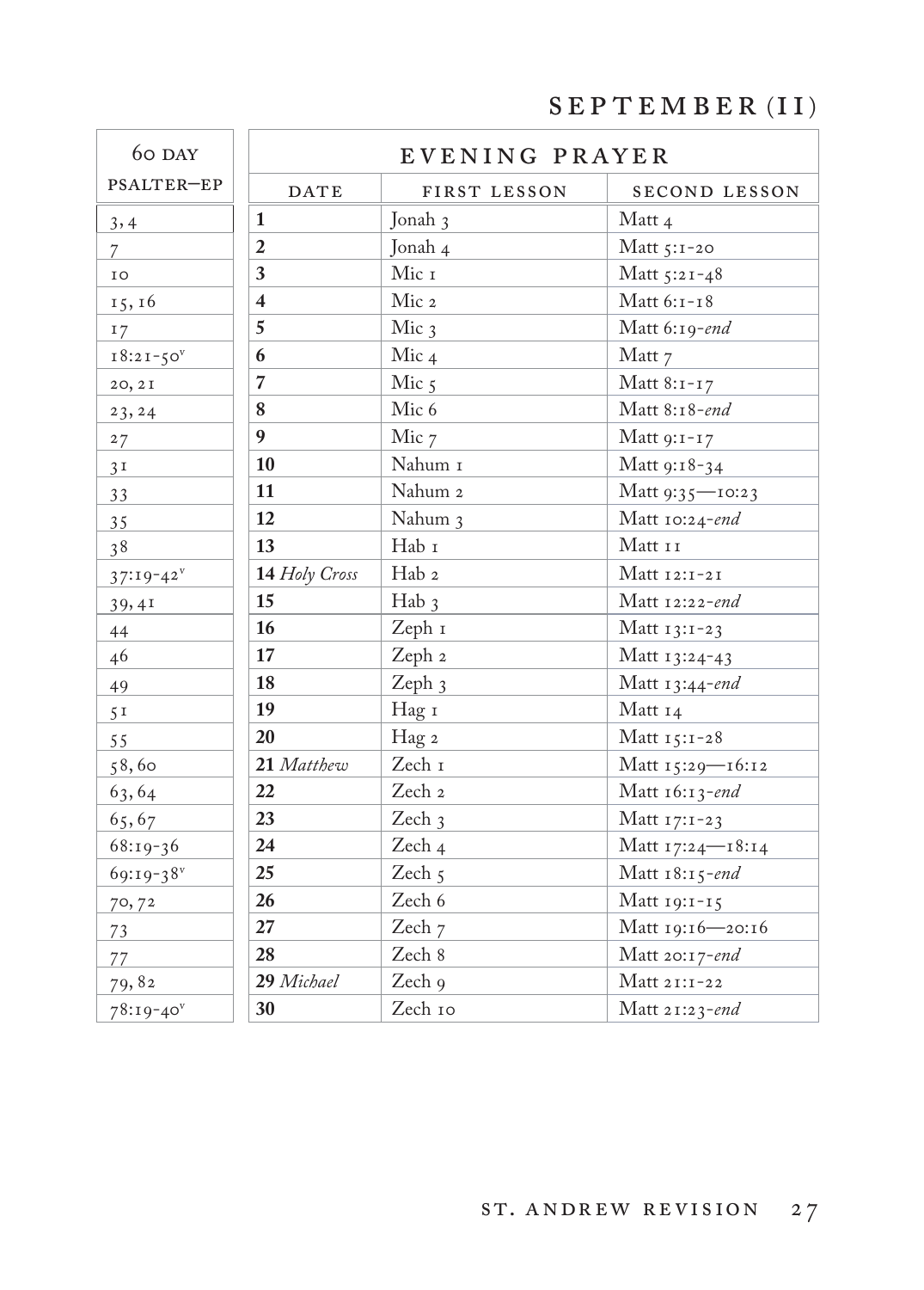### $OCTOBER (I)$

| MORNING PRAYER          |                                          |                                                   |                                      | 60 DAY         |
|-------------------------|------------------------------------------|---------------------------------------------------|--------------------------------------|----------------|
| DATE                    |                                          | FIRST LESSON                                      | <b>SECOND LESSON</b>                 | PSALTER-MP     |
| 1                       | I Kings 15                               | $+ 1 - 30$ Jas 5                                  |                                      | $78:41 - 73$   |
| $\boldsymbol{2}$        |                                          | I Kings 16 $\uparrow$ 1-4,8-19,23-34 I Pet 1:1-21 |                                      | 8r             |
| $\overline{\mathbf{3}}$ | I Kings 17                               |                                                   | I Pet 1:22-2:10                      | 84             |
| $\overline{\mathbf{4}}$ | I Kings 18                               |                                                   | $\dagger$ 1-8,17-46 1 Pet 2:11-3:7   | 86,87          |
| $\overline{5}$          | I Kings 19                               |                                                   | $I$ Pet 3:8-4:6                      | $89:1 - 18$    |
| 6                       | I Kings 20                               |                                                   | $\dagger$ 1, 13, 21-43 1 Pet 4:7-end | 90             |
| $\overline{7}$          | I Kings 21                               |                                                   | $I$ Pet $5$                          | 92, 93         |
| $\bf 8$                 | 1 Kings 22                               | $\dagger$ 1-23,29-38 2 Pet 1                      |                                      | 95,96          |
| $\boldsymbol{9}$        | 2 Chron 20                               |                                                   | 2 Pet 2                              | 99, 100, 101   |
| 10                      | 2 Kings 1                                |                                                   | $2$ Pet $3$                          | IO3            |
| 11                      | 2 Kings 2                                |                                                   | Jude                                 | $IO5:I-22V$    |
| 12                      | 2 Kings 3                                |                                                   | I John 1:1-2:6                       | $106:1 - 18^v$ |
| 13                      | 2 Kings 4                                |                                                   | $\uparrow$ 8-37 I John 2:7-end       | $107:1-22$     |
| 14                      | 2 Kings 5                                |                                                   | 1 John 3:1-10                        | 108,110        |
| 15                      | 2 Kings 6                                |                                                   | $\dagger$ 1-24 I John 3:11-4:6       | III, II2       |
| 16                      | 2 Kings 7                                |                                                   | 1 John 4:7-end                       | II5            |
| 17                      | 2 Kings 8                                | † 1-19,25-27   1 John 5                           |                                      | $119:1-24$     |
| $18$ Luke               | 2 John                                   |                                                   | Luke $1:1-4$                         | 119:49-72      |
| 19                      | 2 Kings 9                                | $+ 1 - 26,30 - 37$ 3 John                         |                                      | 119:89-104     |
| 20                      | 2 Kings 10                               | $\dagger$ 1-11,18-31 Acts 1:1-14                  |                                      | 119:129-152    |
| 21                      | 2 Kings 11                               |                                                   | $\dagger$ 1-16,23-27 Acts 1:15-end   | II8            |
| 22                      | 2 Kings 12                               |                                                   | Acts $2:1-21$                        | 122, 123       |
| 23 James Jer.           | Acts 2:22-end                            |                                                   | James 1                              | 127, 128       |
| 24                      | 2 Kings 13                               |                                                   | Acts $3:1-4:4$                       | 132, 133       |
| 25                      | 2 Kings 14                               |                                                   | Acts 4:5-31                          | 136            |
| 26                      | 2 Chron 26                               |                                                   | Acts 4:32-5:11                       | 139            |
| 27                      | 2 Kings 15                               |                                                   | $\dagger$ 1-29 Acts 5:12-end         | I40            |
|                         | 28 Sim. $\mathcal{G}$ Jude Acts 6:1-7:16 |                                                   | John 14:15-31                        | I44            |
| 29                      | 2 Kings 16                               |                                                   | Acts 7:17-34                         | 146            |
| 30                      | 2 Kings 17                               |                                                   | $\uparrow$ 1-28,41 Acts 7:35-8:3     | 148            |
| 31                      | 2 Chron 28                               |                                                   | Acts $8:4-25$                        | $\mathbf 2$    |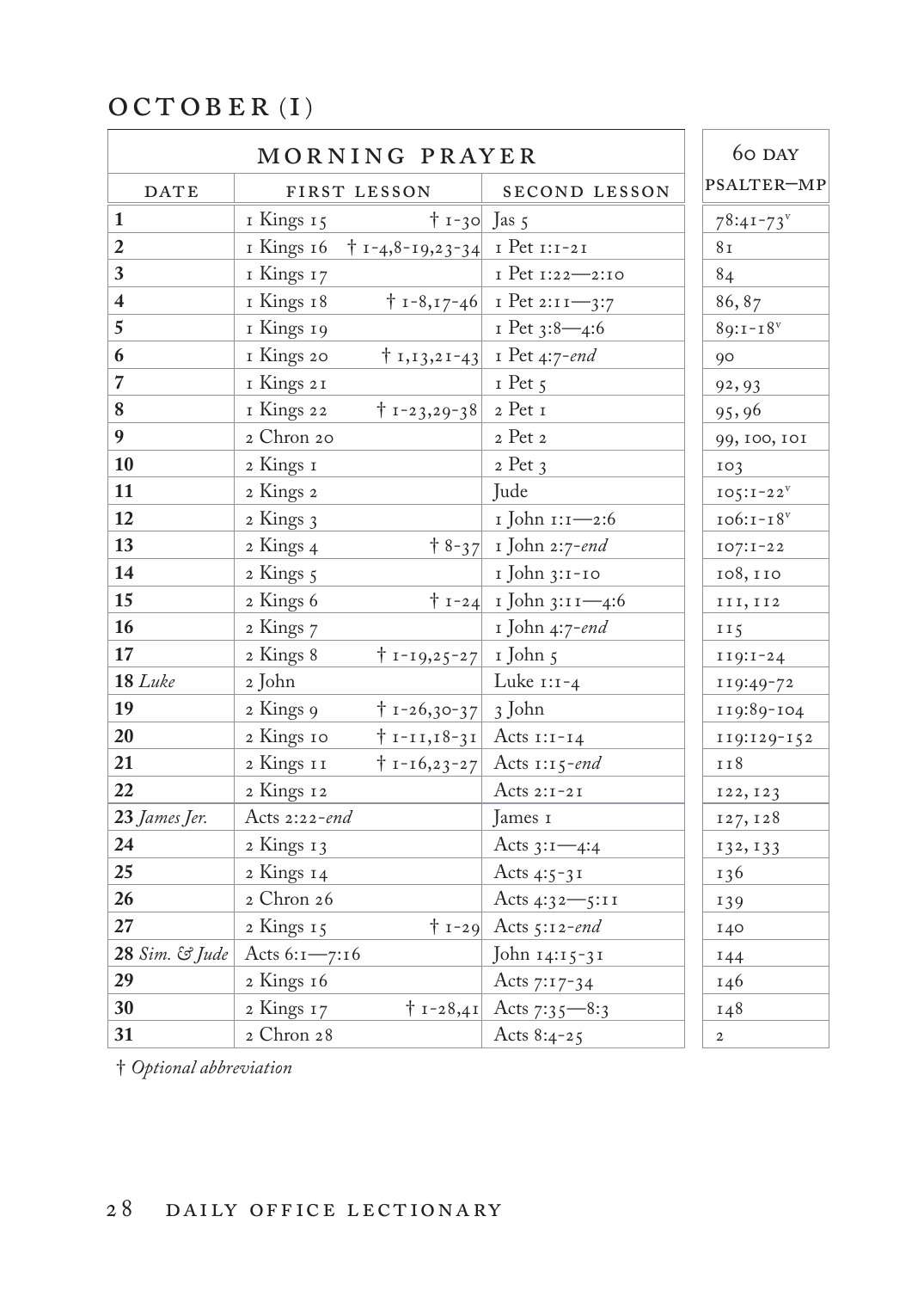# OCTOBER (II)

| 60 DAY                  |                         | EVENING PRAYER                                |                                  |
|-------------------------|-------------------------|-----------------------------------------------|----------------------------------|
| PSALTER-EP              | DATE                    | FIRST LESSON                                  | SECOND LESSON                    |
| 80                      | 1                       | Zech 11                                       | Matt 22:1-33                     |
| 83                      | $\overline{2}$          | Zech 12                                       | Matt 22:34-23:12                 |
| 85                      | 3                       | Zech 13                                       | Matt $23:13$ -end                |
| 88                      | $\overline{\mathbf{4}}$ | Zech 14                                       | Matt 24:1-28                     |
| $89:19-52$ <sup>v</sup> | 5                       | Mal 1                                         | Matt 24:29-end                   |
| <b>91</b>               | 6                       | Mal <sub>2</sub>                              | Matt 25:1-30                     |
| 94                      | $\overline{7}$          | Mal 3                                         | Matt 25:31-end                   |
| 97,98                   | 8                       | $Mal_4$                                       | Matt 26:1-30                     |
| IO <sub>2</sub>         | $\boldsymbol{9}$        | I Macc I + 1-15,20-25,41-64                   | Matt 26:31-56                    |
| IO4                     | 10                      | $I$ <i>Macc</i> 2                             | $\dagger$ 1-28 Matt 26:57-end    |
| $105:23-45$             | 11                      | 2 Macc 6                                      | Matt 27:1-26                     |
| $106:19-48$             | 12                      | 2 Macc 7                                      | Matt 27:27-56                    |
| $107:23-43$             | 13                      | 2 Macc 8                                      | $\dagger$ 1-29 Matt 27:57-28 end |
| 109                     | 14                      | 2 Macc 10<br>$\dagger$ 1-8,24-38              | Mark $1:1-13$                    |
| 113, 114                | 15                      | I Macc 7<br>$† 1 - 6, 23 - 50$                | Mark 1:14-31                     |
| 116, 117                | 16                      | $I$ <i>Macc</i> $\varphi$                     | $\dagger$ 1-31 Mark 1:32-end     |
| $119:25-48$             | 17                      | 1 Macc 13<br>$† 1 - 30,41 - 42 $              | Mark 2:1-22                      |
| 119:73-88               | $18$ Luke               | $I$ <i>Macc</i> $I$ 4<br>$\dagger$ 4-18,35-43 | Mark 2:23—3:12                   |
| 119:105-128             | 19                      | Isa 1                                         | Mark $3:13$ -end                 |
| $119:153-176$           | 20                      | Isa 2                                         | Mark 4:1-34                      |
| 120, 121                | 21                      | Isa $\frac{1}{3}$                             | Mark 4:35-5:20                   |
| 124, 125, 126           | 22                      | Isa 4                                         | Mark 5:21-end                    |
| 129, 130, 131           | 23 James Jer.           | Isa 5                                         | Mark 6:1-29                      |
| 134, 135                | 24                      | Isa 6                                         | Mark 6:30-end                    |
| 137, 138                | 25                      | Isa 7                                         | Mark 7:1-23                      |
| 141, 142                | 26                      | Isa 8                                         | Mark 7:24-8:10                   |
| 143                     | 27                      | Isa 9                                         | Mark 8:11-end                    |
| 145                     | 28 Sim. & Jude          | Isa 10                                        | Mark 9:1-29                      |
| 147                     | 29                      | Isa 11                                        | Mark 9:30-end                    |
| 149, 150                | 30                      | Isa 12                                        | Mark 10:1-31                     |
| 3, 4                    | 31                      | Isa $13$                                      | Mark 10:32-end                   |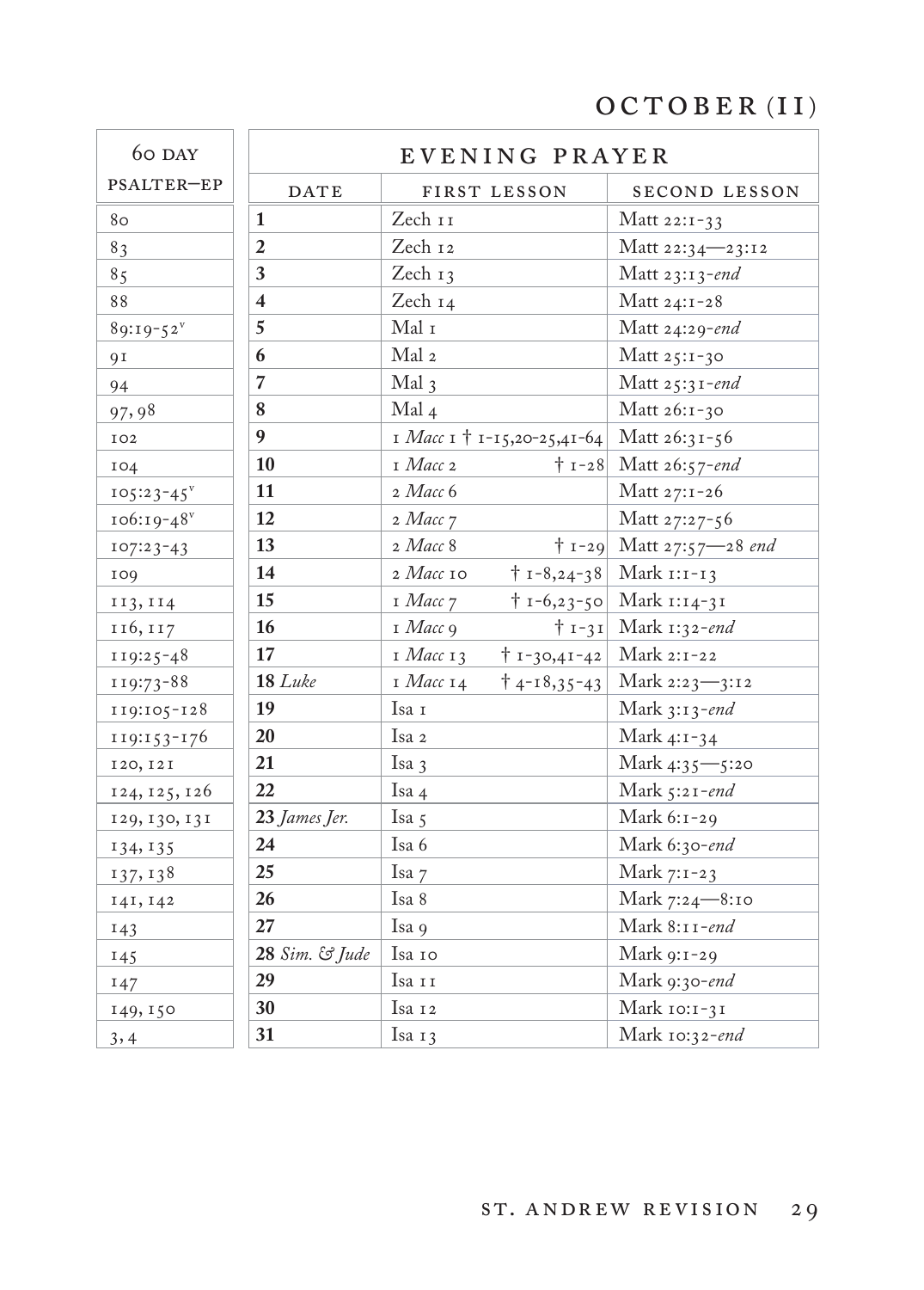### $N$ OVEMBER (I)

| MORNING PRAYER           |                                              |                                       | 60 DAY         |
|--------------------------|----------------------------------------------|---------------------------------------|----------------|
| <b>DATE</b>              | FIRST LESSON                                 | <b>SECOND LESSON</b>                  | PSALTER-MP     |
| 1 All Saints             | Heb 11:32-12:2                               | Acts 8:26-end                         | 1, 15          |
| $\boldsymbol{2}$         | 2 Chron 29 + 1-11,20-30,35-36 Acts 9:1-31    |                                       | 5, 6           |
| $\mathbf{3}$             | 2 Chron 30<br>$\dagger$ 1-22,26-27           | Acts 9:32-end                         | $\mathbf{Q}$   |
| $\overline{\mathbf{4}}$  | 2 Kings 18 † 1-13, 17-30, 35-37              | Acts $10:1-23$                        | 8,11           |
| $\overline{5}$           | 2 Kings 19 + 1-20,29-31,35-37 Acts 10:24-end |                                       | 12, 13, 14     |
| 6                        | 2 Kings 20                                   | Acts $11:1-18$                        | $18:1-20$      |
| $\overline{\phantom{a}}$ | $2$ Chron $33$                               | Acts $11:19$ -end                     | <b>19</b>      |
| 8                        | 2 Kings 21                                   | Acts $12:1-24$                        | 22             |
| 9                        | 2 Kings 22                                   | Acts 12:25-13:12                      | 25             |
| 10                       | 2 Kings 23                                   | $\dagger$ 1-20,26-30 Acts 13:13-43    | 26, 28         |
| 11                       | 2 Kings 24                                   | Acts 13:44-14:7                       | 29,30          |
| 12                       | 2 Kings 25                                   | $\dagger$ 1-22,25-30 Acts 14:8-end    | 34             |
| 13                       | Judith 4                                     | Acts $15:1-21$                        | 32, 36         |
| 14                       | Judith 8                                     | Acts $15:22-35$                       | $37:1 - 18^v$  |
| 15                       | Judith <sub>9</sub>                          | Acts $15:36 - 16:5$                   | 40             |
| 16                       | Judith 10                                    | Acts 16:6-end                         | 42, 43         |
| 17                       | Judith 11                                    | Acts $17:1-15$                        | 45             |
| 18                       | Judith 12                                    | Acts 17:16-end                        | 47,48          |
| 19                       | Judith 13                                    | Acts $18:1-23$                        | 50             |
| 20                       | Judith 14                                    | Acts $18:24$ -19:7                    | 52, 53, 54     |
| 21                       | Judith 15                                    | Acts $19:8-20$                        | 56,57          |
| 22                       | Judith 16                                    | Acts $19:21$ -end                     | 59             |
| 23                       | Ecclesiasticus 1                             | Acts $20:1-16$                        | 61,62          |
| 24                       | Ecclesiasticus 2                             | Acts 20:17-end                        | $68:1 - 18$    |
| 25                       | Ecclesiasticus 4                             | $\dagger$ 1-19 Acts 21:1-16           | $69:1 - 18$    |
| 26                       | Ecclesiasticus 6                             | $\uparrow$ 5-31 Acts 21:17-36         | 66             |
| 27                       | Ecclesiasticus 7                             | $\dagger$ 1-21,27-36 Acts 21:37-22:22 | 7 <sup>I</sup> |
| 28                       | Ecclesiasticus 9                             | Acts $22:23 - 23:11$                  | 74             |
| 29                       | Ecclesiasticus 10                            | $\dagger$ 1-24 Acts 23:12-end         | 75,76          |
| 30 Andrew                | Ecclesiasticus 11                            | $\dagger$ 1-9,18-28 John 1:35-42      | $78:1 - 18$    |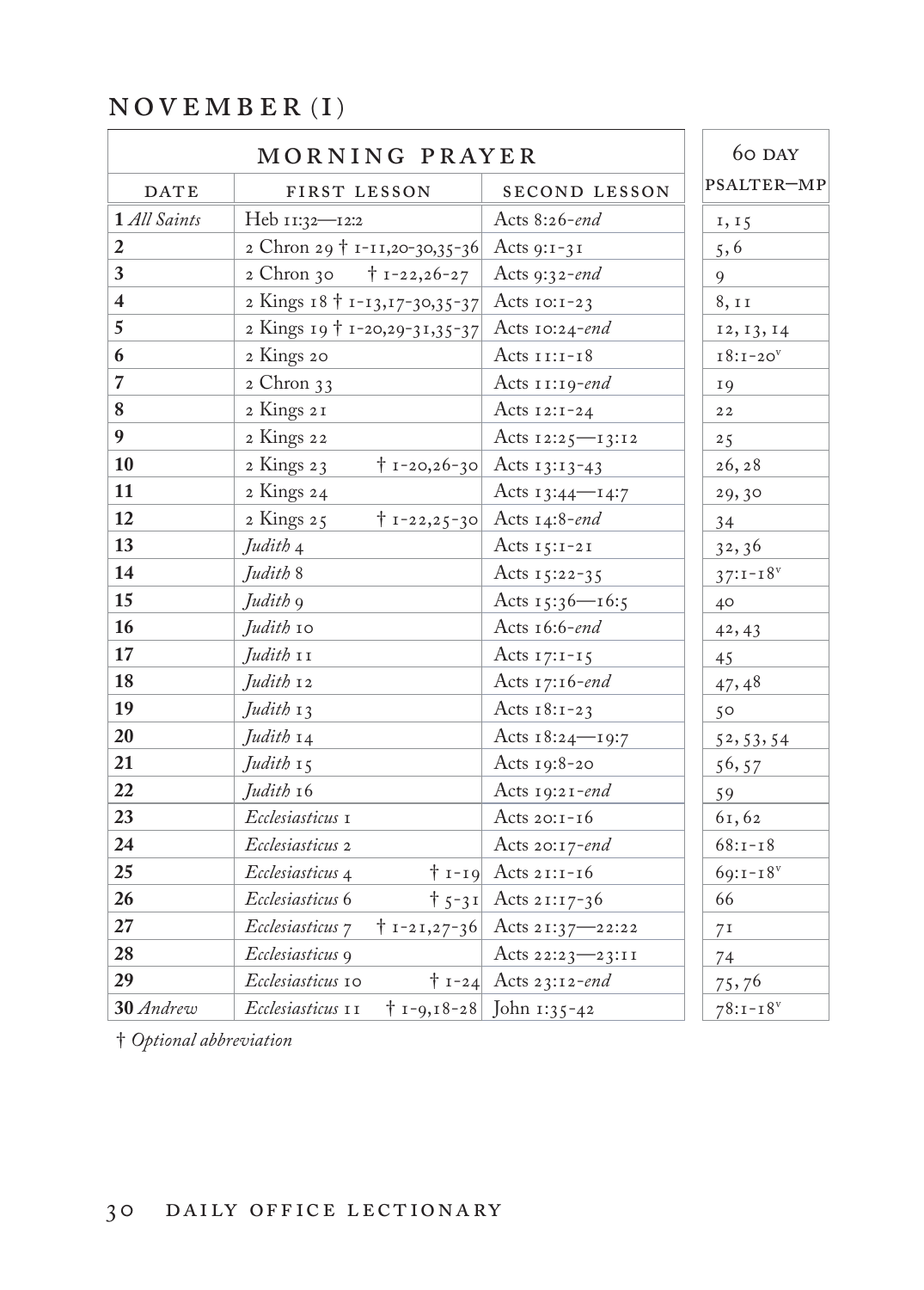# $\hbox{\tt NOVEMBER}$  (II)

| 60 DAY                  |                         | EVENING PRAYER |                  |
|-------------------------|-------------------------|----------------|------------------|
| PSALTER-EP              | <b>DATE</b>             | FIRST LESSON   | SECOND LESSON    |
| 34                      | 1 All Saints            | Isa 14         | Rev 19:1-16      |
| $\overline{7}$          | $\mathbf{2}$            | Isa 15         | Mark 11:1-26     |
| IO                      | 3                       | Isa 16         | Mark 11:27-12:12 |
| 15, 16                  | $\overline{\mathbf{4}}$ | Isa 17         | Mark 12:13-34    |
| 17                      | 5                       | Isa 18         | Mark 12:35—13:13 |
| $18:21-50^v$            | 6                       | Isa 19         | Mark 13:14-end   |
| 20, 21                  | $\overline{7}$          | Isa 20         | Mark 14:1-25     |
| 23, 24                  | 8                       | Isa 21         | Mark 14:26-52    |
| 27                      | $\mathbf{q}$            | Isa 22         | Mark 14:53-end   |
| 3 <sup>T</sup>          | 10                      | Isa 23         | Mark 15          |
| 33                      | 11                      | Isa $24$       | Mark 16          |
| 35                      | 12                      | Isa 25         | Luke 1:1-23      |
| 38                      | 13                      | Isa $26$       | Luke 1:24-56     |
| $37:19-42$              | 14                      | Isa 27         | Luke $1:57$ -end |
| 39,41                   | 15                      | Isa 28         | Luke 2:1-21      |
| 44                      | 16                      | Isa 29         | Luke 2:22-end    |
| 46                      | 17                      | Isa 30         | Luke $3:1-22$    |
| 49                      | 18                      | Isa 31         | Luke $3:23$ -end |
| 5 <sup>T</sup>          | 19                      | Isa 32         | Luke $4:1-30$    |
| 55                      | 20                      | Isa $33$       | Luke 4:31-end    |
| 58,60                   | 21                      | Isa $34$       | Luke 5:1-16      |
| 63,64                   | 22                      | Isa 35         | Luke 5:17-end    |
| 65,67                   | 23                      | Isa $36$       | Luke 6:1-19      |
| $68:19-36$              | 24                      | Isa $37$       | Luke 6:20-38     |
| $69:19-38$ <sup>v</sup> | 25                      | Isa $38$       | Luke 6:39-7:10   |
| 70,72                   | 26                      | Isa $39$       | Luke 7:11-35     |
| 73                      | 27                      | Isa 40         | Luke 7:36-end    |
| 77                      | 28                      | Isa 41         | Luke 8:1-21      |
| 79,82                   | 29                      | Isa 42         | Luke 8:22-end    |
| $78:19-40$ <sup>v</sup> | 30 Andrew               | Isa 43         | Luke 9:1-17      |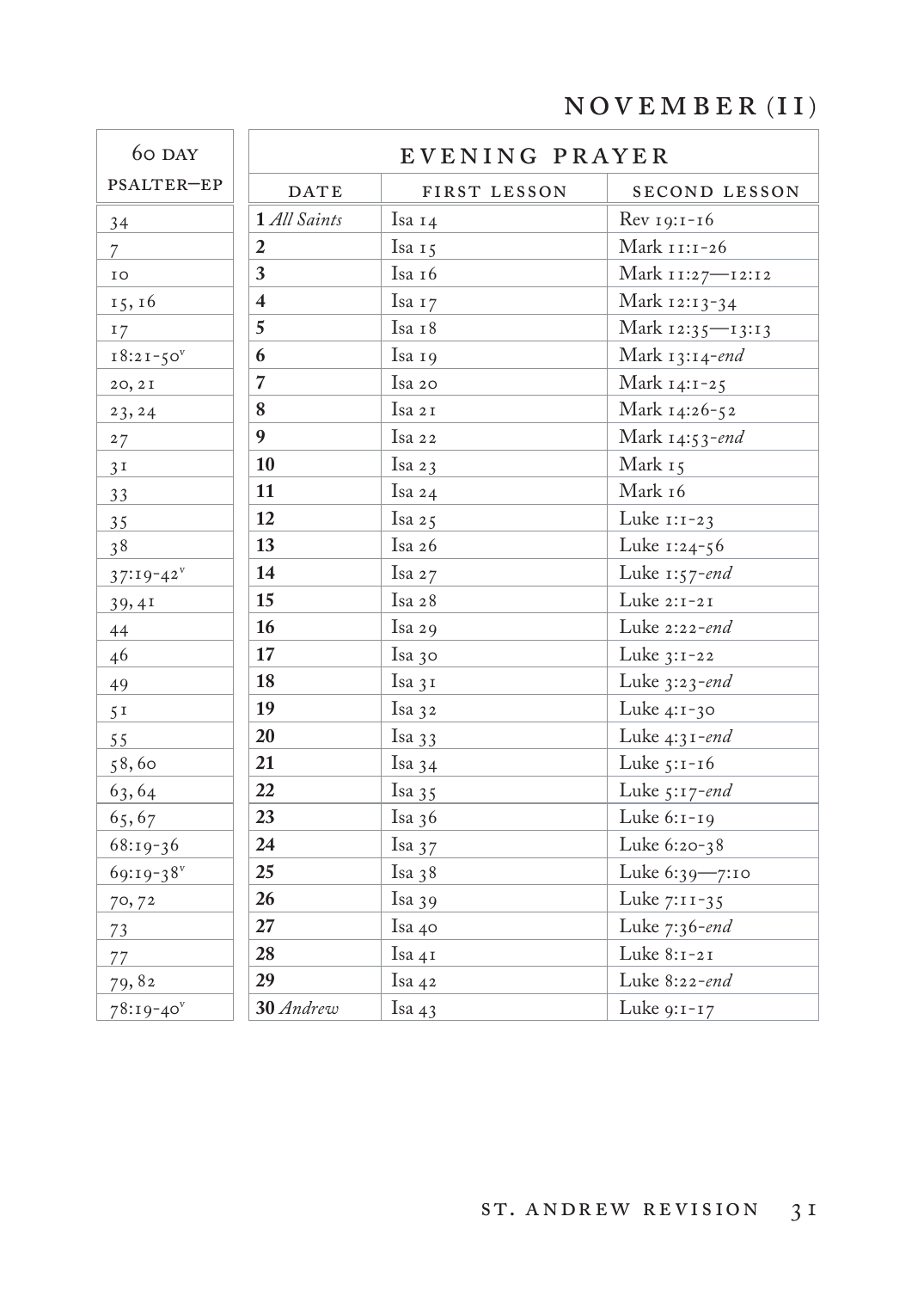## $DECEMBER\ (I)$

| MORNING PRAYER          |                                                                |                   | 60 DAY         |
|-------------------------|----------------------------------------------------------------|-------------------|----------------|
| <b>DATE</b>             | FIRST LESSON                                                   | SECOND LESSON     | PSALTER-MP     |
| 1                       | Ecclesiasticus 14                                              | Acts $24:1-23$    | $78:41 - 73$   |
| $\sqrt{2}$              | Ecclesiasticus 17                                              | Acts 24:24-25:12  | 8 <sub>I</sub> |
| $\mathbf{3}$            | Ecclesiasticus 18 $+$ 1-26,30-33 Acts 25:13-end                |                   | 84             |
| $\overline{\mathbf{4}}$ | Ecclesiasticus 21                                              | Acts 26           | 86, 87         |
| 5                       | Ecclesiasticus 34                                              | Acts 27           | $89:1 - 18$    |
| 6                       | <i>Ecclesiasticus</i> 38 $\uparrow$ 1-15,24-34 Acts 28:1-15    |                   | 90             |
| $\overline{7}$          | <i>Ecclesiasticus</i> 39 $\uparrow$ 1-11, 16-35 Acts 28:16-end |                   | 92, 93         |
| $\bf 8$                 | Ecclesiasticus 44                                              | Rev <sub>I</sub>  | 95,96          |
| $\boldsymbol{9}$        | Ecclesiasticus 45                                              | $Rev 2:1-17$      | 99, 100, 101   |
| 10                      | Ecclesiasticus 46                                              | $Rev 2:18 - 3:6$  | IO3            |
| 11                      | Ecclesiasticus 47                                              | Rev 3:7-end       | $IO5:I-22V$    |
| 12                      | Ecclesiasticus 48                                              | Rev <sub>4</sub>  | $106:1 - 18^v$ |
| 13                      | Ecclesiasticus 49                                              | Rev <sub>5</sub>  | $IO7:I-22$     |
| 14                      | Ecclesiasticus 50                                              | Rev 6             | 108,110        |
| $15\,$                  | Ecclesiasticus 5 I                                             | Rev 7             | III, II2       |
| 16                      | Wisdom 1                                                       | Rev 8             | II5            |
| 17                      | Wisdom 2                                                       | Rev 9             | $119:1-24$     |
| 18                      | $W$ isdom $\chi$                                               | Rev 10            | 119:49-72      |
| 19                      | Wisdom 4                                                       | Rev 11            | 119:89-104     |
| 20                      | $Wisdom\mathcal{F}$                                            | Rev 12            | II9:129-152    |
| 21 Thomas               | Rev <sub>13</sub>                                              | John $14:1-7$     | 118            |
| 22                      | Wisdom 6                                                       | Rev I4            | 122, 123       |
| 23                      | Wisdom 7                                                       | Rev <sub>15</sub> | 127, 128       |
| 24                      | Wisdom 8                                                       | Rev 16            | 132, 133       |
| 25 Christmas            | Isa $9:1-8$                                                    | Rev <sub>17</sub> | $19$ or $45$   |
| 26 Stephen              | Acts 6:8-7:6, 7:44-60                                          | Rev 18            | 136            |
| $27$ John               | Rev <sub>19</sub>                                              | John 21:9-25      | 139            |
| 28 Innocents            | $Jer 31:1-17$                                                  | Rev 20            | 140            |
| 29                      | Wisdom 9                                                       | $Rev 21:1-14$     | 144            |
| 30                      | Wisdom 10                                                      | Rev 21:15-22:5    | 146            |
| 31                      | Wisdom 11                                                      | Rev 22:6-end      | 148            |